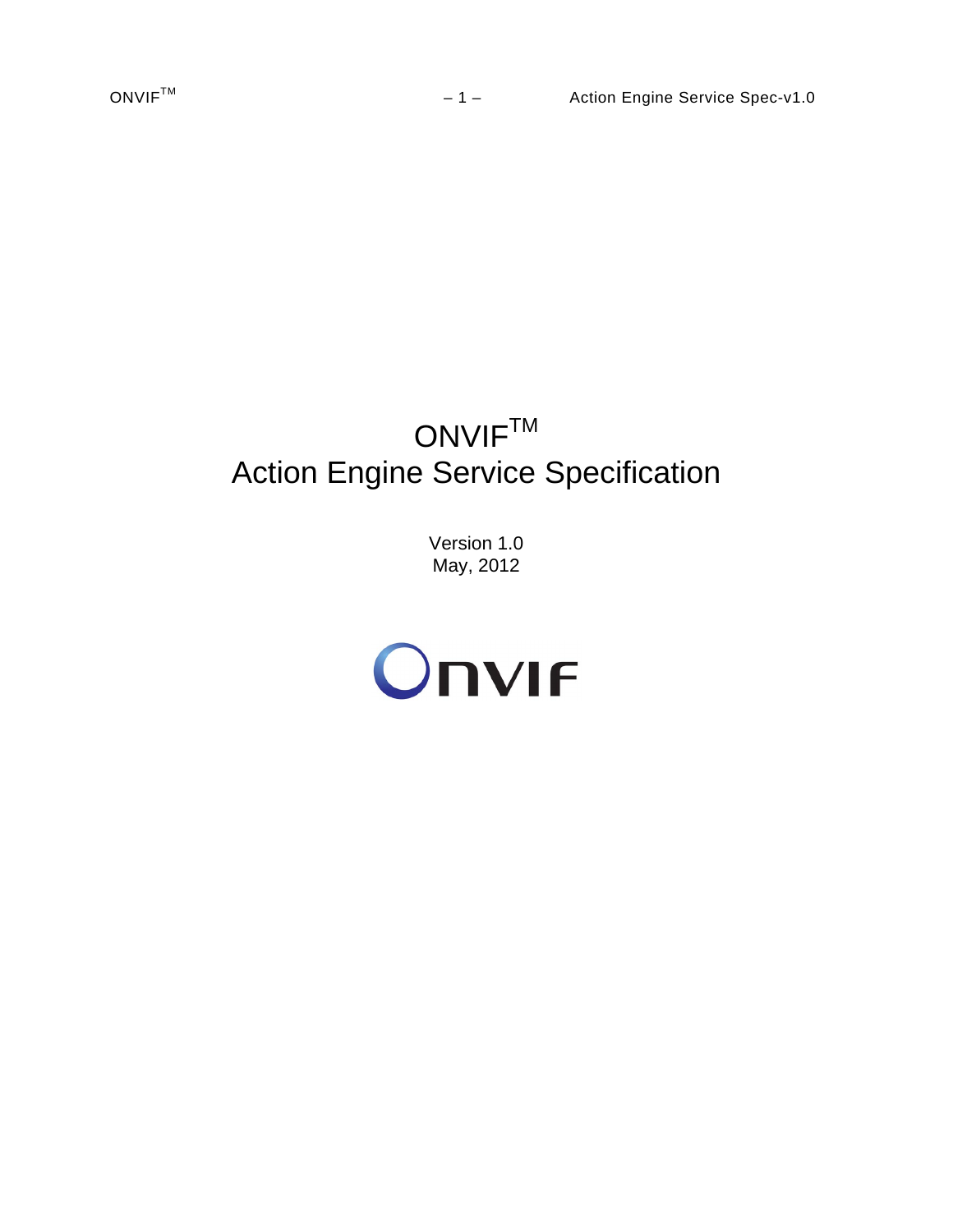2008-2012 by ONVIF: Open Network Video Interface Forum. All rights reserved.

Recipients of this document may copy, distribute, publish, or display this document so long as this copyright notice, license and disclaimer are retained with all copies of the document. No license is granted to modify this document.

THIS DOCUMENT IS PROVIDED "AS IS," AND THE CORPORATION AND ITS MEMBERS AND THEIR AFFILIATES, MAKE NO REPRESENTATIONS OR WARRANTIES, EXPRESS OR IMPLIED, INCLUDING BUT NOT LIMITED TO, WARRANTIES OF MERCHANTABILITY, FITNESS FOR A PARTICULAR PURPOSE, NON-INFRINGEMENT, OR TITLE; THAT THE CONTENTS OF THIS DOCUMENT ARE SUITABLE FOR ANY PURPOSE; OR THAT THE IMPLEMENTATION OF SUCH CONTENTS WILL NOT INFRINGE ANY PATENTS, COPYRIGHTS, TRADEMARKS OR OTHER RIGHTS. IN NO EVENT WILL THE CORPORATION OR ITS MEMBERS OR THEIR AFFILIATES BE LIABLE FOR ANY DIRECT, INDIRECT, SPECIAL, INCIDENTAL, PUNITIVE OR CONSEQUENTIAL DAMAGES, ARISING OUT OF OR RELATING TO ANY USE OR DISTRIBUTION OF THIS DOCUMENT, WHETHER OR NOT (1) THE CORPORATION, MEMBERS OR THEIR AFFILIATES HAVE BEEN ADVISED OF THE POSSIBILITY OF SUCH DAMAGES, OR (2) SUCH DAMAGES WERE REASONABLY FORESEEABLE, AND ARISING OUT OF OR RELATING TO ANY USE OR DISTRIBUTION OF THIS DOCUMENT. THE FOREGOING DISCLAIMER AND LIMITATION ON LIABILITY DO NOT APPLY TO, INVALIDATE, OR LIMIT REPRESENTATIONS AND WARRANTIES MADE BY THE MEMBERS AND THEIR RESPECTIVE AFFILIATES TO THE CORPORATION AND OTHER MEMBERS IN CERTAIN WRITTEN POLICIES OF THE CORPORATION.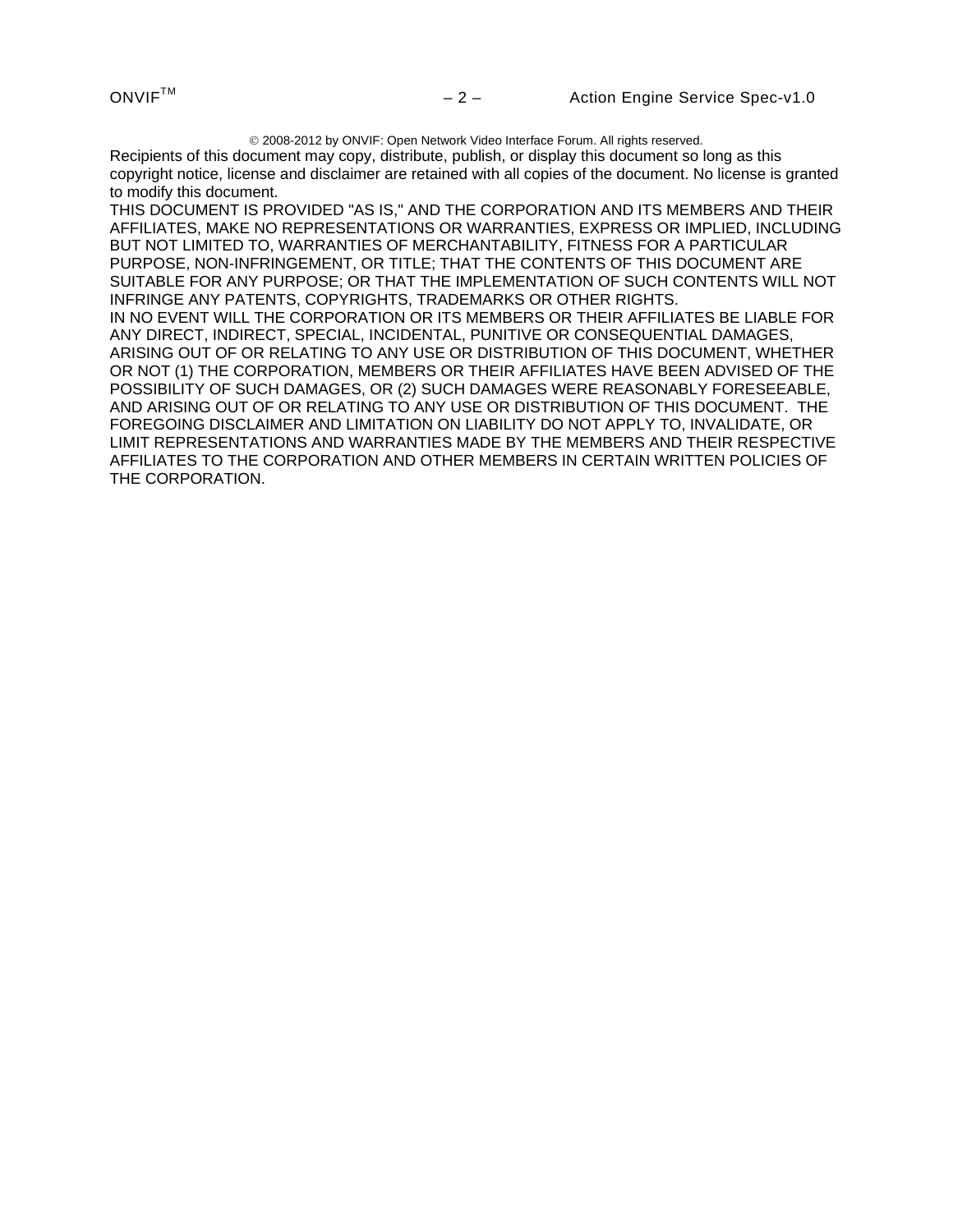# CONTENTS

| 1                                                                                                                                                |     |       |  |  |  |
|--------------------------------------------------------------------------------------------------------------------------------------------------|-----|-------|--|--|--|
| 2                                                                                                                                                |     |       |  |  |  |
| 3                                                                                                                                                |     |       |  |  |  |
|                                                                                                                                                  | 3.1 |       |  |  |  |
|                                                                                                                                                  |     |       |  |  |  |
|                                                                                                                                                  |     |       |  |  |  |
|                                                                                                                                                  |     |       |  |  |  |
| 5                                                                                                                                                |     |       |  |  |  |
|                                                                                                                                                  | 5.1 |       |  |  |  |
|                                                                                                                                                  | 5.2 |       |  |  |  |
|                                                                                                                                                  | 5.3 |       |  |  |  |
|                                                                                                                                                  |     | 5.3.1 |  |  |  |
|                                                                                                                                                  |     | 5.3.2 |  |  |  |
|                                                                                                                                                  |     | 5.3.3 |  |  |  |
|                                                                                                                                                  |     | 5.3.4 |  |  |  |
|                                                                                                                                                  |     | 5.3.5 |  |  |  |
|                                                                                                                                                  |     | 5.3.6 |  |  |  |
|                                                                                                                                                  |     | 5.3.7 |  |  |  |
|                                                                                                                                                  |     | 5.3.8 |  |  |  |
|                                                                                                                                                  |     | 5.3.9 |  |  |  |
|                                                                                                                                                  |     |       |  |  |  |
|                                                                                                                                                  | 5.4 |       |  |  |  |
|                                                                                                                                                  |     | 5.4.1 |  |  |  |
|                                                                                                                                                  |     | 5.4.2 |  |  |  |
|                                                                                                                                                  |     | 5.4.3 |  |  |  |
|                                                                                                                                                  |     | 5.4.4 |  |  |  |
|                                                                                                                                                  |     | 5.4.5 |  |  |  |
| 3.2<br>3.3<br>4<br>5.4.6<br>5.5<br>5.6<br>5.6.1<br>5.6.2<br>5.7<br>5.7.1<br>5.7.2<br>5.7.3<br>5.7.4<br>5.7.5<br>5.7.5.1<br>5.7.6<br>5.7.7<br>5.8 |     |       |  |  |  |
|                                                                                                                                                  |     |       |  |  |  |
|                                                                                                                                                  |     |       |  |  |  |
|                                                                                                                                                  |     |       |  |  |  |
|                                                                                                                                                  |     |       |  |  |  |
|                                                                                                                                                  |     |       |  |  |  |
|                                                                                                                                                  |     |       |  |  |  |
|                                                                                                                                                  |     |       |  |  |  |
|                                                                                                                                                  |     |       |  |  |  |
|                                                                                                                                                  |     |       |  |  |  |
|                                                                                                                                                  |     |       |  |  |  |
|                                                                                                                                                  |     |       |  |  |  |
|                                                                                                                                                  |     |       |  |  |  |
|                                                                                                                                                  |     |       |  |  |  |
|                                                                                                                                                  |     |       |  |  |  |
|                                                                                                                                                  |     |       |  |  |  |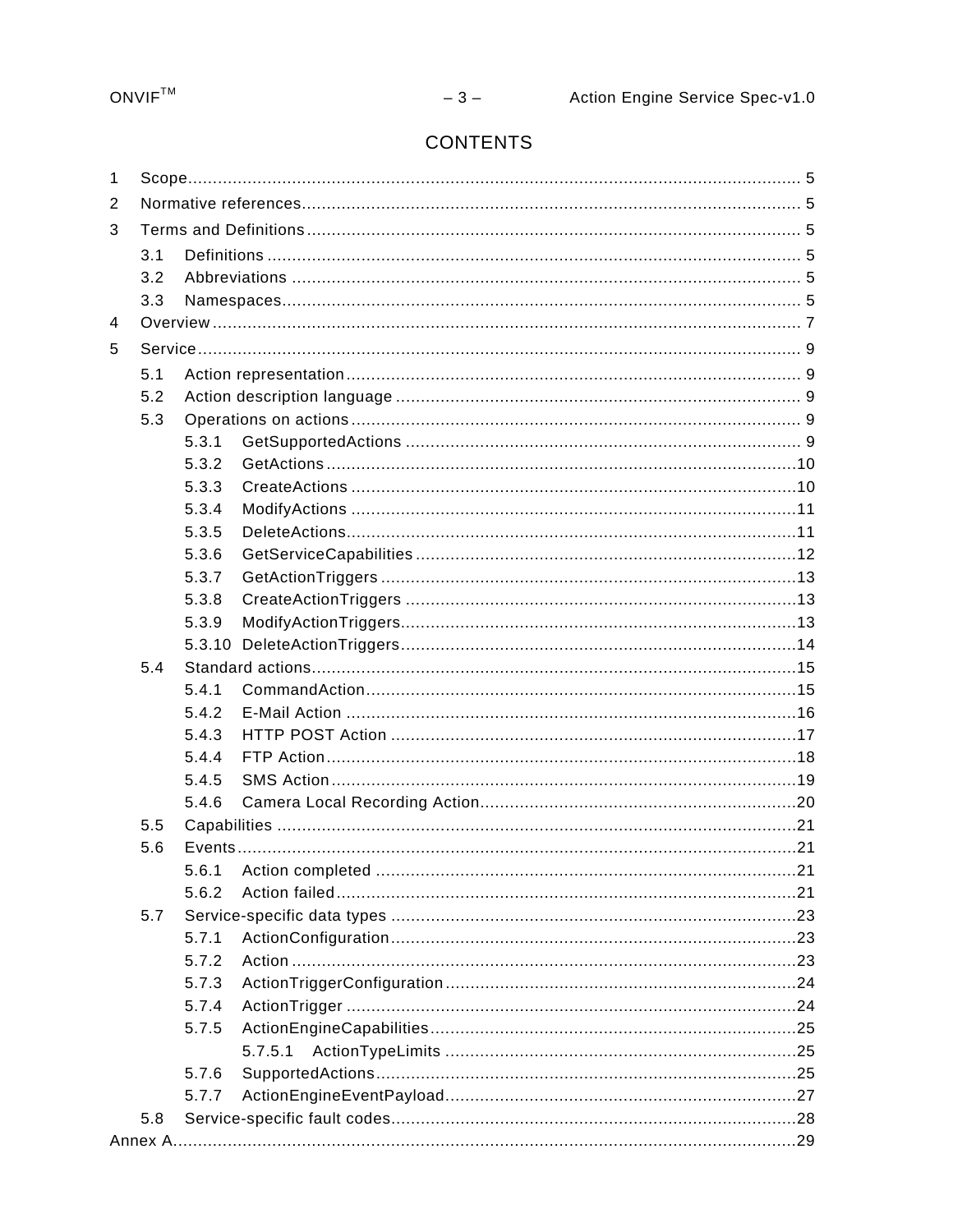| $ONVIF^{TM}$ | $-4-$ | Action Engine Service Spec-v1.0 |
|--------------|-------|---------------------------------|
| A.1          |       |                                 |
|              |       |                                 |
|              |       |                                 |
|              |       |                                 |
|              |       |                                 |

[Annex B. Revision History...................................................................................................34](#page-33-0)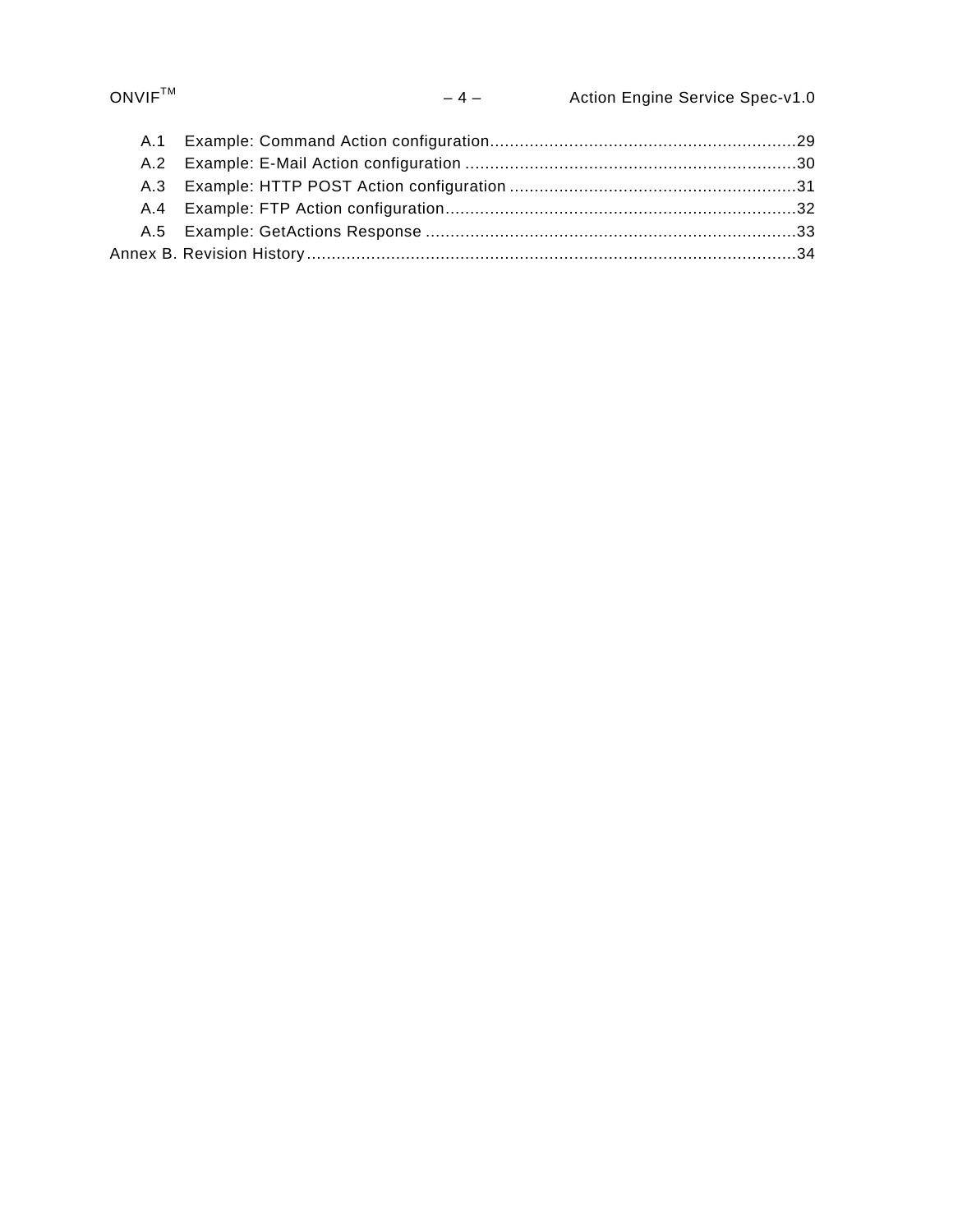# <span id="page-4-0"></span>**1 Scope**

This document defines the web service interface for configuration of the Actions and Action Trigger conditions based on events.

# <span id="page-4-1"></span>**2 Normative references**

ONVIFTM Core Specification, Version 2.2, May, 2012 <http://www.onvif.org/specs/core/ONVIF-Core-Specification-v220.pdf>

ONVIFTM Recording Control Service Specification, Version 2.2, May, 2012. <http://www.onvif.org/specs/srv/rec/ONVIF-RecordingControl-Service-Spec-v220.pdf>

# <span id="page-4-2"></span>**3 Terms and Definitions**

#### <span id="page-4-3"></span>**3.1 Definitions**

| <b>Action Trigger</b> | Condition. Topic and message content filter based condition       |
|-----------------------|-------------------------------------------------------------------|
| Action                | Executed when one of its conditions (Action Trigger) is satisfied |

#### <span id="page-4-4"></span>**3.2 Abbreviations**

| <b>FTP</b>  | <b>File Transfer Protocol</b> |
|-------------|-------------------------------|
| E-Mail      | Electronic Mail               |
| <b>SMTP</b> | Simple Mail Transfer Protocol |
| <b>POP</b>  | Post Office Protocol          |
| <b>SMS</b>  | <b>Short Message Service</b>  |

#### <span id="page-4-5"></span>**3.3 Namespaces**

Table 1 lists the prefix and namespaces used in this specification. Listed prefixes are not part of the standard and an implementation can use any prefix.

| <b>Prefix</b>    | <b>Namespace URI</b>                         | <b>Description</b>                                   |
|------------------|----------------------------------------------|------------------------------------------------------|
| tt               | http://www.onvif.org/ver10/schema            | XML schema descriptions in this<br>specification.    |
| tae              | http://www.onvif.org/ver10/actionengine/wsdl | The namespace for the WSDL action<br>engine service. |
| ter              | http://www.onvif.org/ver10/error             | The namespace for ONVIF defined<br>faults.           |
| tns <sub>1</sub> | http://www.onvif.org/ver10/topics            | The namespace for the ONVIF topic<br>namespace       |

#### **Table 1: Namespaces used in this specification**

This specification references to the following namespaces (listed in Table 2) by specified prefix.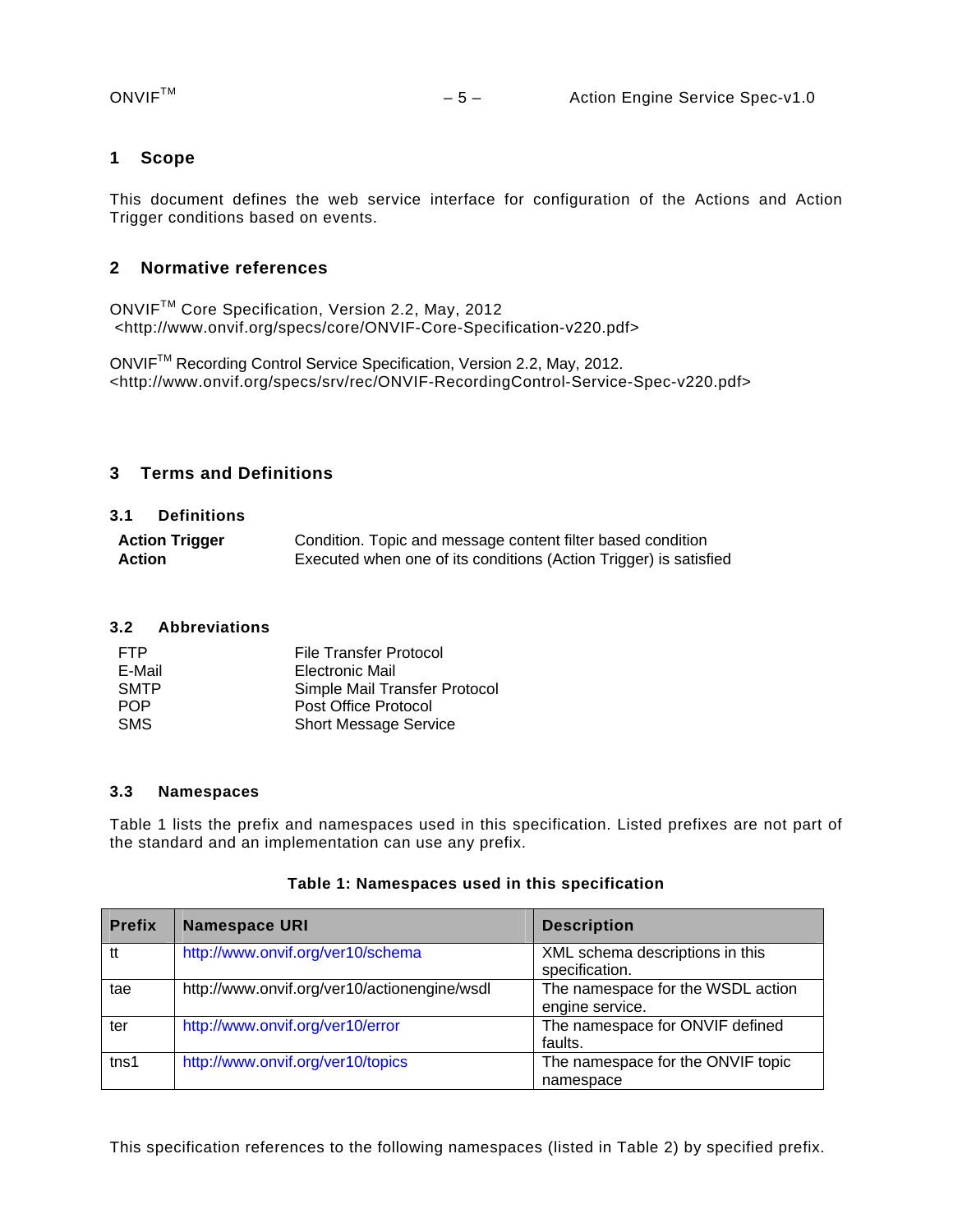# **Table 2: Referenced namespaces**

| <b>Prefix</b> | <b>Namespace URI</b>                    | <b>Description</b>                                                                      |
|---------------|-----------------------------------------|-----------------------------------------------------------------------------------------|
| soapenv       | http://www.w3.org/2003/05/soap-envelope | Envelope namespace as defined by<br>SOAP 1.2 [SOAP 1.2, Part 1]                         |
| XS            | http://www.w3.org/2001/XMLSchema        | Instance namespace as defined by XS<br>[XML-Schema, Part1] and [XML-<br>Schema, Part 2] |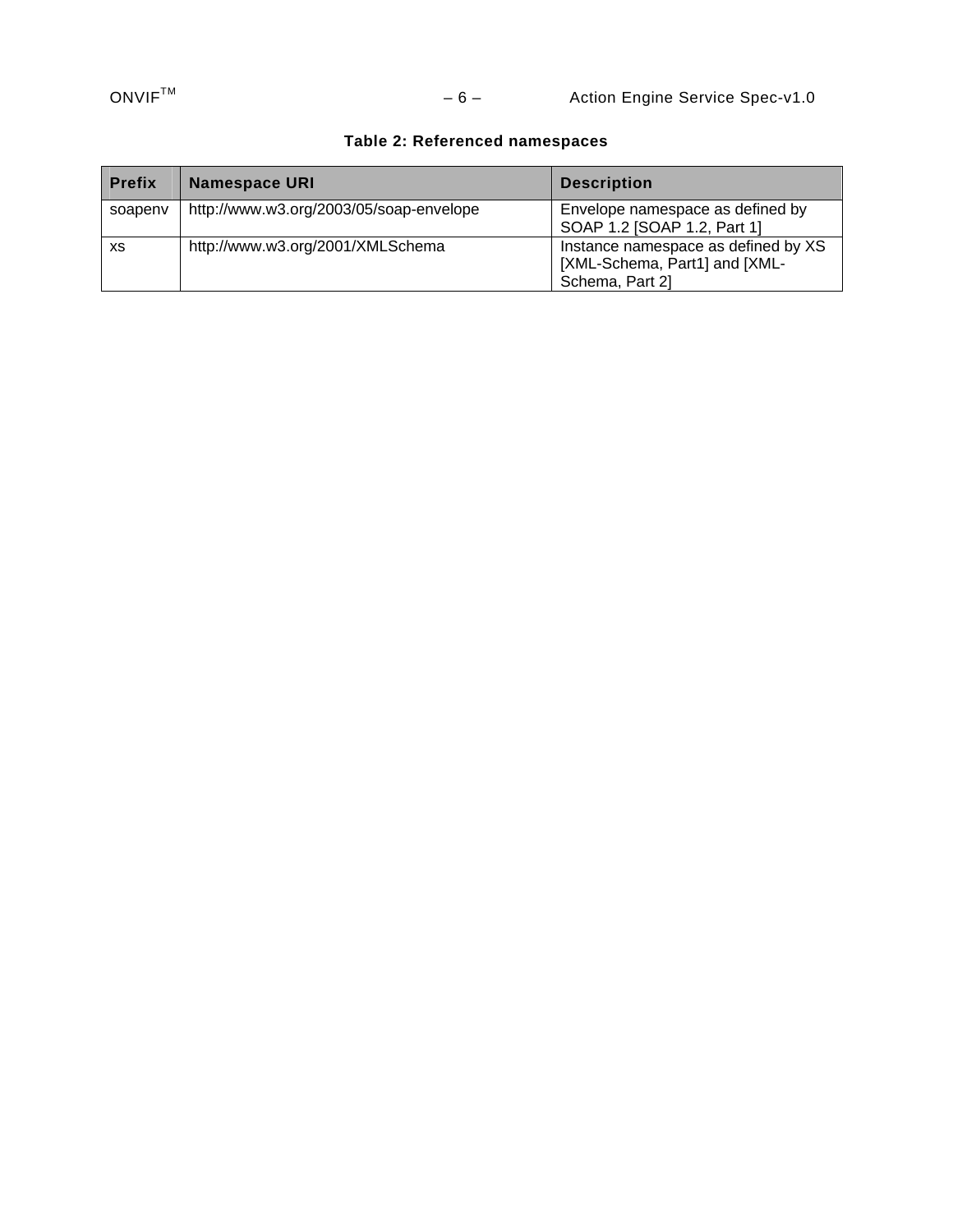#### <span id="page-6-0"></span>**4 Overview**

This document describes Action Engine web service depicted also in video analytics architecture (Figure 6) in [Video Analytics Service Specification]. The Action Engine service enables new extensible device capabilities by providing further integration opportunities with other networked devices through actions that are triggered by events.



**Figure 1 Video Analytics Architecture** 

Action Engine service interface allows service requester to list available action types (defined in action description language), creates new actions, modify the action configurations, and delete actions.



**Figure 2 Action creation and configuration sequence**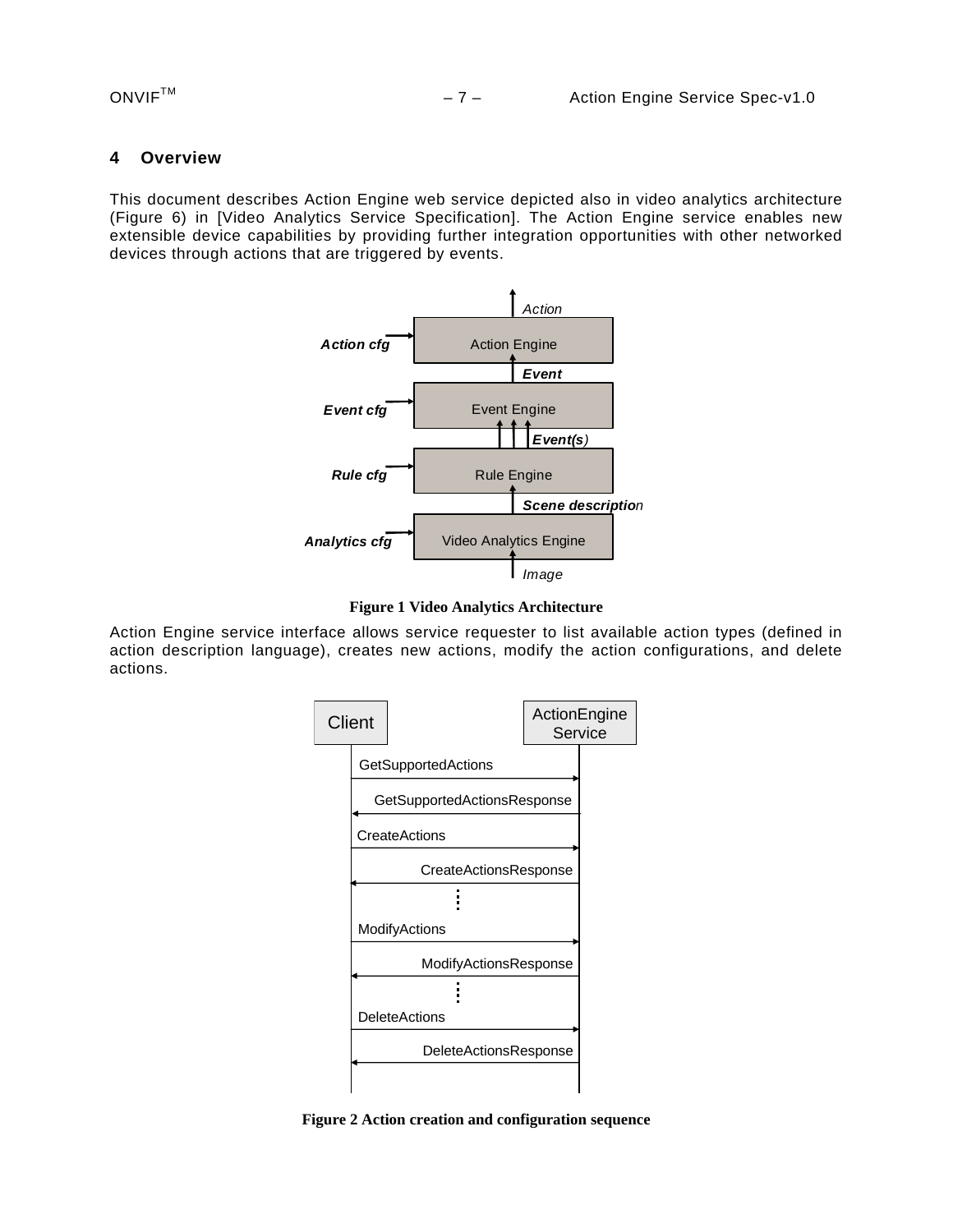Action Engine interface also allows service requester to define the action triggers that are defined based on Topic expression (Section Topic Filter in [Core Specification]) and Message Content expression (Section Message Content Filter in [Core Specification]). Service requester can list, create, modify, and delete the action triggers. Action Engine service provider passes the triggering event information to triggered action instances.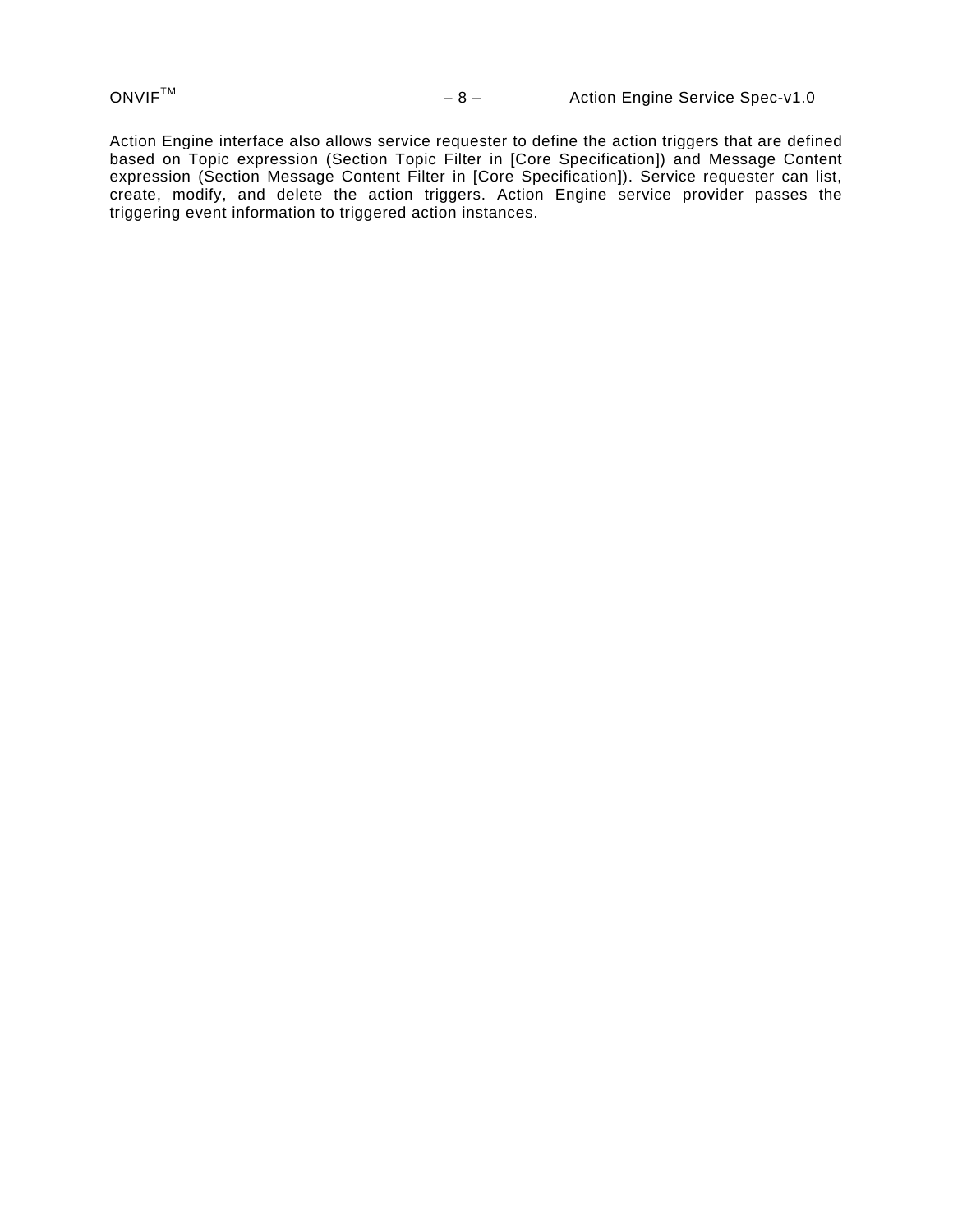# <span id="page-8-0"></span>**5 Service**

#### <span id="page-8-1"></span>**5.1 Action representation**

The configuration of an action contains the action name and the other Action type specific parameter configurations. The Parameters element of the Action element contains the configurations of action parameters. Each Parameter is defined by either a SimpleItem or an ElementItem data type. The Name attribute of each parameter shall be unique within the parameter list. The Value attribute of SimpleItem contains the parameter configuration. The child element of an ElementItem contains the configured value of an ElementItem. It is RECOMMENDED to represent as many configuration parameters as possible by SimpleItems.

#### <span id="page-8-2"></span>**5.2 Action description language**

The description of an Action contains the action type name (Name) and the type information of all parameters belonging to the defined Action type. The parameters of a certain Action Type are listed below the ParameterDescription element. All parameters are either Simple or ElementItems and can be described by either a SimpleItemDescription or an ElementItemDescription. Both ItemDescriptions contain a Name attribute to identify the parameter and a Type attribute to reference a specific XML schema type. The Type attribute of the SimpleItemDescription shall reference to XML schema simple type definition. The Type attribute of the ElementItemDescription shall reference a global element declaration of an XML schema.

Section [5.4](#page-14-0) demonstrates the usage of the Action Description Language. The following definitions are included for convenience:

```
<xs:element name="ActionDescription" type="tt:ActionConfigDescription"/>
```

```
<xs:complexType name="ActionConfigDescription"> 
  <xs:sequence> 
     <xs:element name="ParameterDescription" 
                 type="tt:ItemListDescription"/> 
  </xs:sequence> 
 <xs:attribute name="Name" type="xs:QName" use="required"/> 
   <xs:anyAttribute processContents="lax"/> 
</xs:complexType>
```
#### <span id="page-8-3"></span>**5.3 Operations on actions**

If the device supports an Action Engine service as defined by ONVIF, then it shall implement the following operations to manage actions. The Create/Delete/Modify operations are atomic, meaning that either all modifications can be processed or the complete operation shall fail.

#### <span id="page-8-4"></span>**5.3.1 GetSupportedActions**

The service provider returns the supported action types. The response returns a list of Action Descriptions according to the Action Description Language described in Section [5.2.](#page-8-2) The response also contains a list of URLs that provide the location of the schema files. These schema files describe the types and elements used in the Action Descriptions. If action descriptions reference types or elements of the ONVIF schema file, the ONVIF schema file shall be explicitly listed.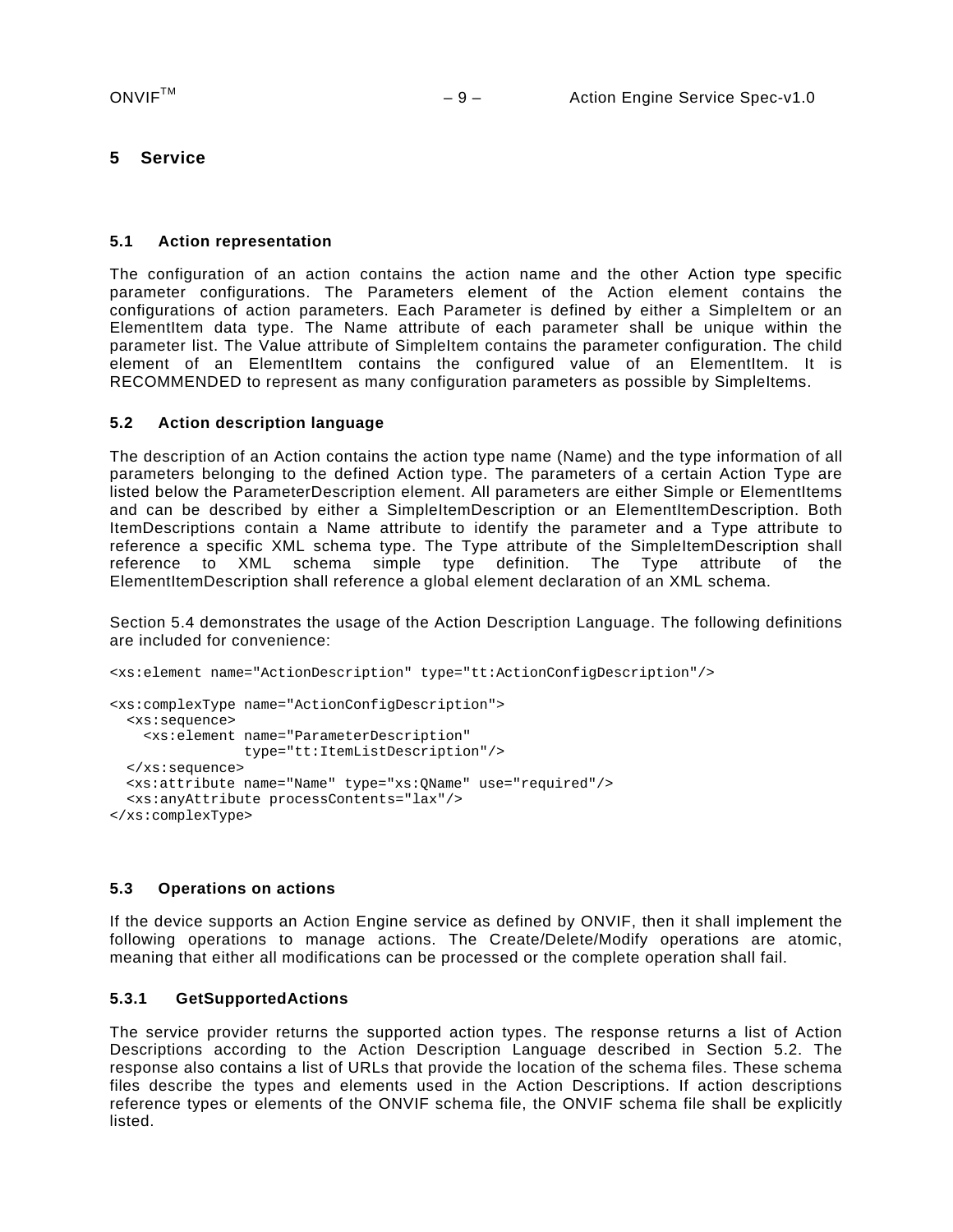# ONVIF<sup>™</sup> – 10 – Action Engine Service Spec-v1.0

|  | Table 3: GetSupportedActions command |  |
|--|--------------------------------------|--|
|--|--------------------------------------|--|

| <b>GetSupportedActions</b>        | Access Class:READ_SYSTEM                     |  |
|-----------------------------------|----------------------------------------------|--|
| Message name                      | <b>Description</b>                           |  |
| <b>GetSupportedActionsRequest</b> | This is an empty message.                    |  |
| GetSupportedActionsResponse       | The response contains the supported actions. |  |
|                                   | tt:SupportedActions SupportedActions [1][1]  |  |
| <b>Fault codes</b>                | <b>Description</b>                           |  |
|                                   | There are no operation specific faults.      |  |

# <span id="page-9-0"></span>**5.3.2 GetActions**

The get actions operation retrieves currently installed Actions.

### **Table 4: GetActions command**

| <b>GetActions</b>         | Access Class:READ_SYSTEM                                                                                        |  |
|---------------------------|-----------------------------------------------------------------------------------------------------------------|--|
| Message name              | <b>Description</b>                                                                                              |  |
| <b>GetActionsRequest</b>  | This is an empty message.                                                                                       |  |
| <b>GetActionsResponse</b> | The response is a list of installed actions for the specified configuration.<br>tt:Action Action [0][unbounded] |  |
| <b>Fault codes</b>        | <b>Description</b>                                                                                              |  |
|                           | There are no operation specific faults.                                                                         |  |

#### <span id="page-9-1"></span>**5.3.3 CreateActions**

The create action operation adds actions to configuration. The create action operation is atomic. If a service provider can not create all of requested actions, then, the service provider responds with a fault message.

# **Table 5: CreateActions command**

| <b>CreateActions</b>            | Access Class: WRITE_SYSTEM                                                                                 |  |
|---------------------------------|------------------------------------------------------------------------------------------------------------|--|
| Message name                    | <b>Description</b>                                                                                         |  |
| <b>CreateActionsRequest</b>     | The request message specifies list of Actions to be added.<br>tt:ActionConfiguration Action [1][unbounded] |  |
| <b>CreateActionsResponse</b>    | The response is a list of created actions.<br>tt:Action Action [0][unbounded].                             |  |
| <b>Fault codes</b>              | <b>Description</b>                                                                                         |  |
| env:Sender<br>ter:InvalidArgVal | The requested actions configuration is not valid.                                                          |  |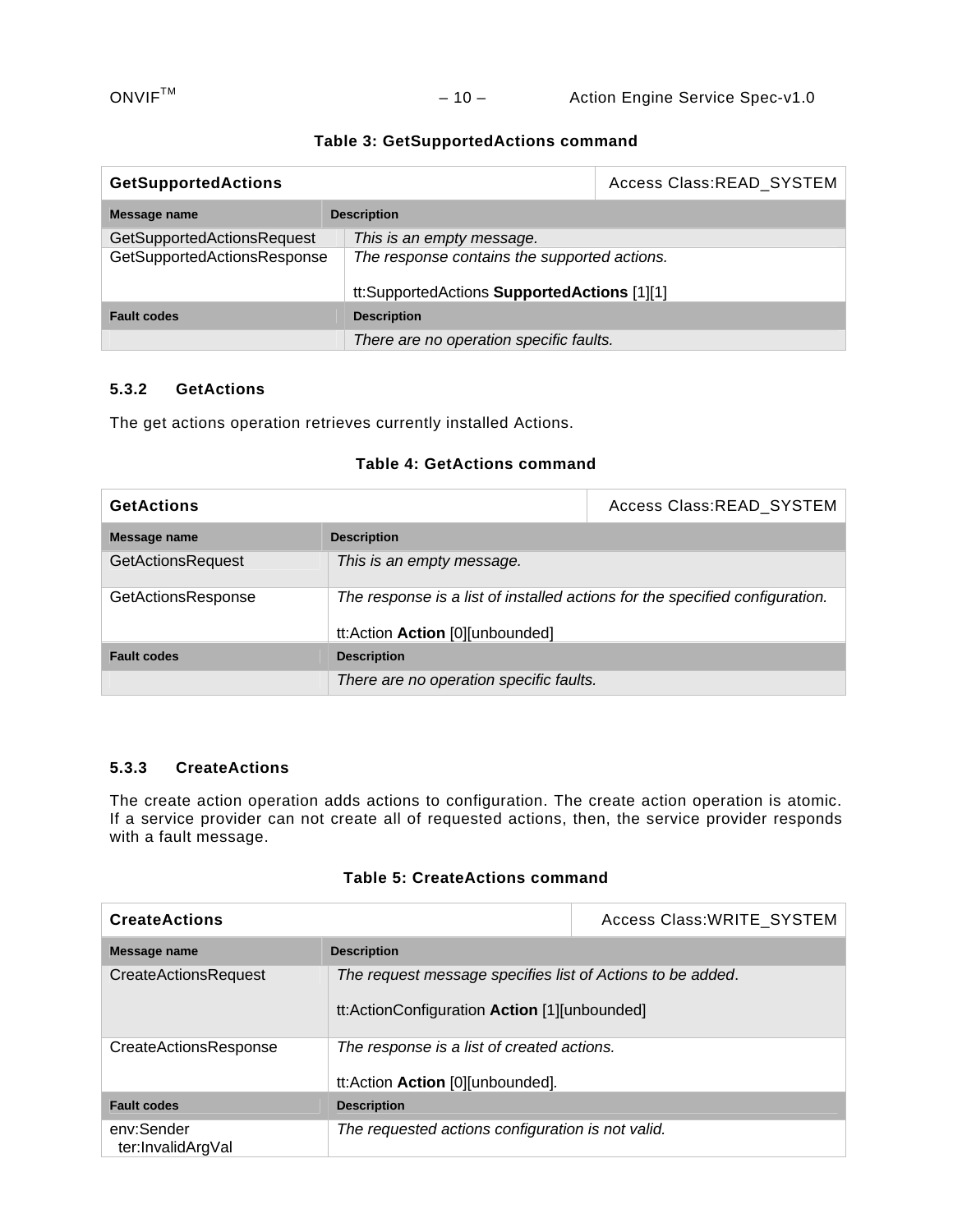| ter:InvalidAction                                   |                                           |
|-----------------------------------------------------|-------------------------------------------|
| env:Sender<br>ter:InvalidArgVal<br>ter:UknownAction | The requested action type is not known.   |
| enc:Receiver<br>ter:Action<br>ter:TooManyActions    | There is not enough space to add actions. |

# <span id="page-10-0"></span>**5.3.4 ModifyActions**

The modify action operation modifies action configurations. The modify action operation is atomic. If a service provider can not modify all of requested action configurations, then, the service provider responds with a fault message.

| <b>ModifyActions</b>                                 |                                                                                                 | Access Class: WRITE_SYSTEM |
|------------------------------------------------------|-------------------------------------------------------------------------------------------------|----------------------------|
| Message name                                         | <b>Description</b>                                                                              |                            |
| <b>ModifyActionsRequest</b>                          | The request message specifies list of Actions to be modified.<br>tt:Action Action[1][unbounded] |                            |
| ModifyActionsResponse                                | This is an empty message.                                                                       |                            |
| <b>Fault codes</b>                                   | <b>Description</b>                                                                              |                            |
| env:Sender<br>ter:InvalidArgVal<br>ter:InvalidAction | The requested action configuration is not valid.                                                |                            |
| env:Sender<br>ter:InvalidArgs<br>ter:ActionNotExist  | The actions do not exist.                                                                       |                            |

### **Table 6: ModifyActions command**

All action parameters, except the action type, can be modified. The service provider shall return InvalidAction error if the request attempts to change the action type with modify action request.

# <span id="page-10-1"></span>**5.3.5 DeleteActions**

The delete operation deletes actions. The delete action operation is atomic. If a service provider can not delete all of requested actions, then, the service provider responds with a fault message.

| <b>DeleteActions</b>         |                                                                                                       | Access Class: WRITE_SYSTEM |
|------------------------------|-------------------------------------------------------------------------------------------------------|----------------------------|
| Message name                 | <b>Description</b>                                                                                    |                            |
| <b>DeleteActionsRequest</b>  | The request message specifies list of Actions to be removed.<br>xs:ReferenceToken Token[1][unbounded] |                            |
| <b>DeleteActionsResponse</b> | The response is an empty message.                                                                     |                            |
| <b>Fault codes</b>           | <b>Description</b>                                                                                    |                            |

#### **Table 7: DeleteActions command**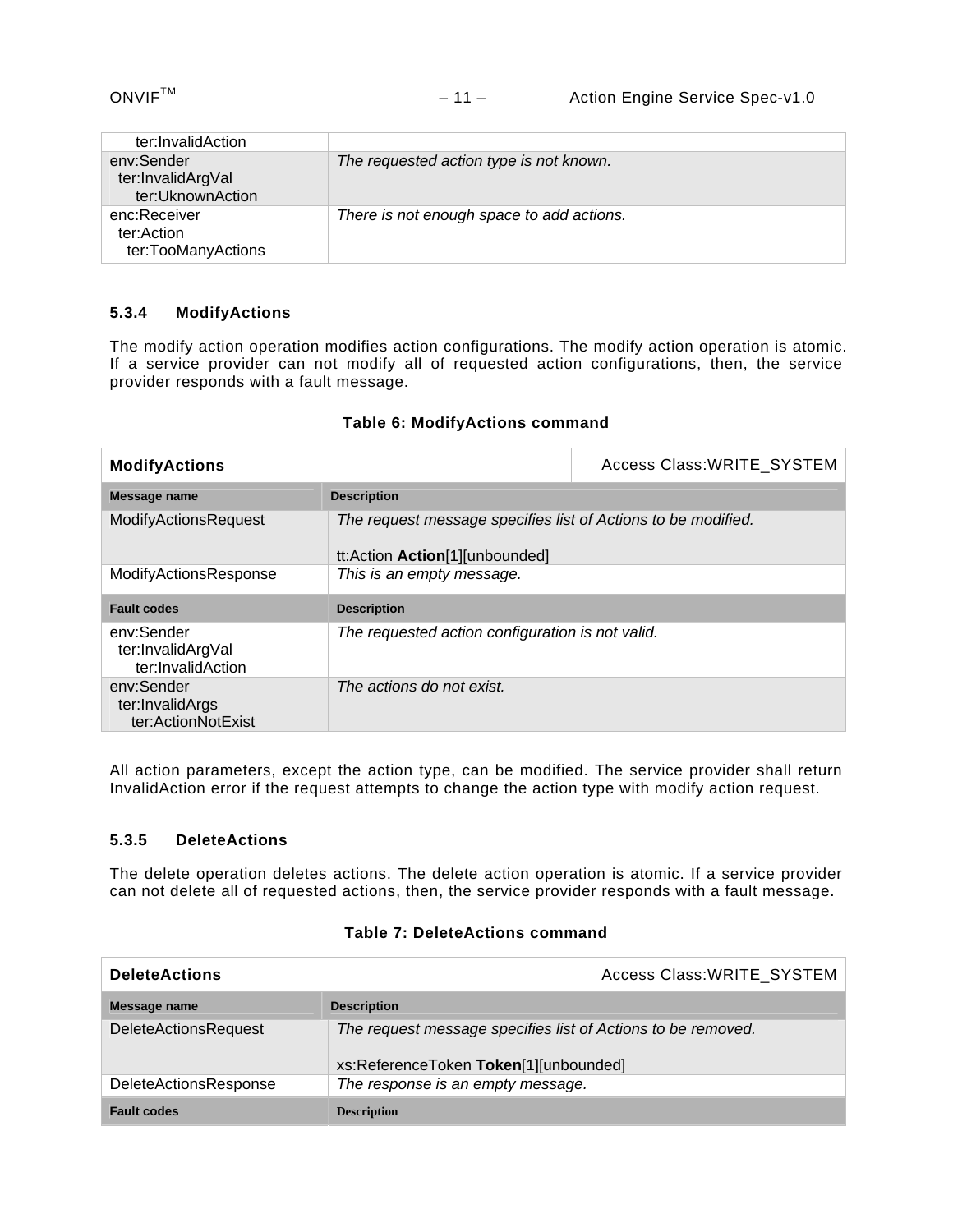| env:Sender<br>ter:InvalidArgs<br>ter:ActionNotExist     | The actions do not exist.                                                              |
|---------------------------------------------------------|----------------------------------------------------------------------------------------|
| env:Receiver<br>ter:Action<br>ter:ConfigurationConflict | The service cannot delete the actions without creating a conflicting<br>configuration. |

# <span id="page-11-0"></span>**5.3.6 GetServiceCapabilities**

The get capabilities operation returns the Action Engine capabilities.

|  |  |  | Table 8: Get Service Capabilities command |  |
|--|--|--|-------------------------------------------|--|
|--|--|--|-------------------------------------------|--|

| <b>GetServiceCapabilities</b>  |                                                                                     | Access Class: PRE AUTH |
|--------------------------------|-------------------------------------------------------------------------------------|------------------------|
| Message name                   | <b>Description</b>                                                                  |                        |
| GetServiceCapabilitiesRequest  | The request is an empty message.                                                    |                        |
| GetServiceCapabilitiesResponse | The capability response message contains Action Engine<br>capabilities information. |                        |
|                                | tt:ActionEngineCapabilities Capabilities [1][1]                                     |                        |
| <b>Fault codes</b>             | <b>Description</b>                                                                  |                        |
|                                | There are no operation specific faults.                                             |                        |

The capabilities data structure indicates the maximum number of action and action trigger instances (See Section [5.7.5](#page-24-0)).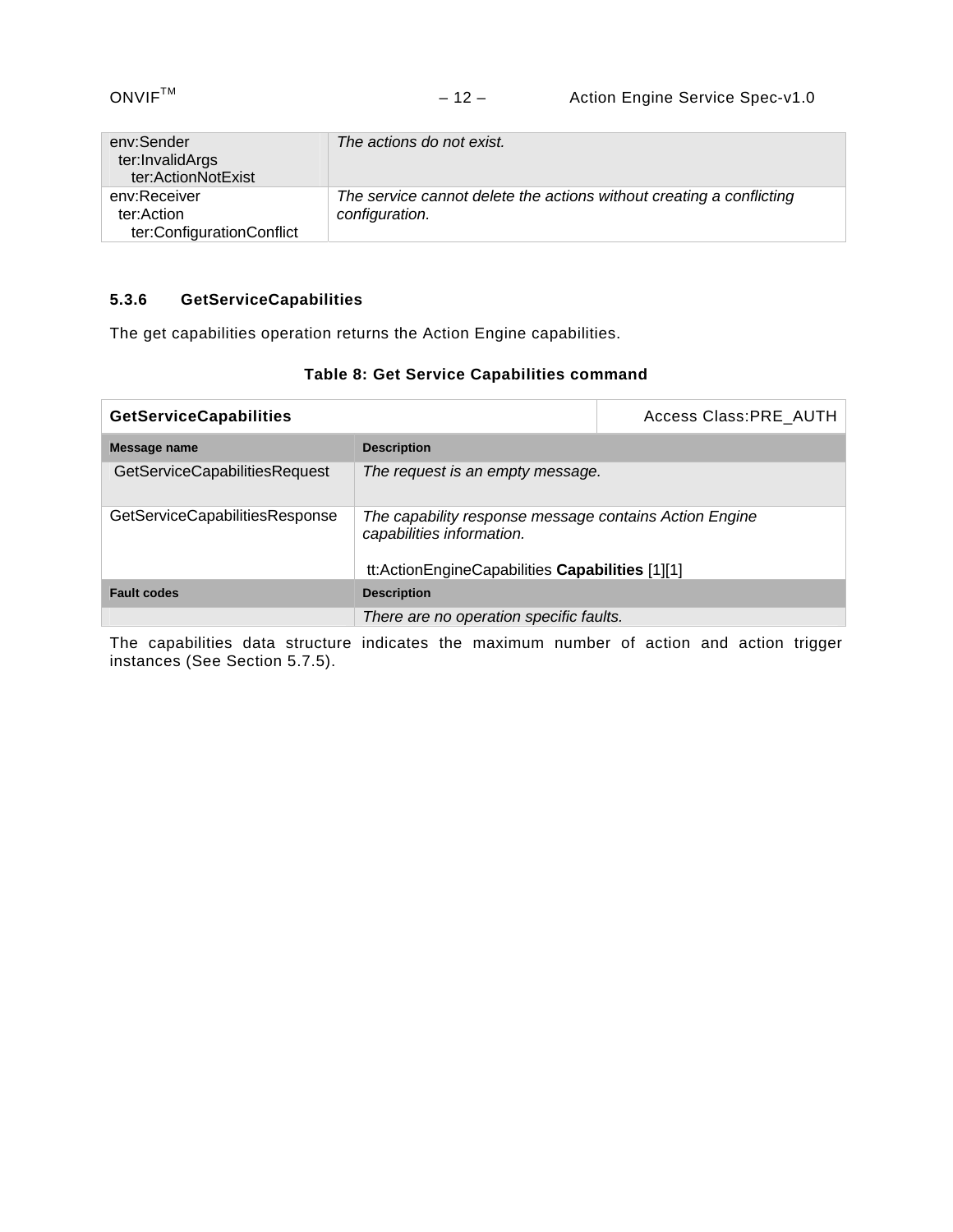# <span id="page-12-0"></span>**5.3.7 GetActionTriggers**

Returns configured action triggers.

### **Table 9: GetActionTriggers command**

| <b>GetActionTriggers</b>  |                                                        | Access Class:READ_SYSTEM |
|---------------------------|--------------------------------------------------------|--------------------------|
| Message name              | <b>Description</b>                                     |                          |
| GetActionTriggersRequest  | This is an empty message.                              |                          |
| GetActionTriggersResponse | The request message specifies list of action triggers. |                          |
|                           | tt:ActionTrigger ActionTrigger[0][unbounded]           |                          |
| <b>Fault codes</b>        | <b>Description</b>                                     |                          |
|                           | There are no operation specific faults.                |                          |

# <span id="page-12-1"></span>**5.3.8 CreateActionTriggers**

Creates action triggers. The create action triggers operation is atomic. If a service provider can not create all of requested action triggers, then, the service provider responds with a fault message.

| <b>CreateActionTriggers</b>                                 |                                                                                                                                    | Access Class: WRITE SYSTEM |
|-------------------------------------------------------------|------------------------------------------------------------------------------------------------------------------------------------|----------------------------|
| Message name                                                | <b>Description</b>                                                                                                                 |                            |
| CreateActionTriggersRequest                                 | The request message specifies list of action triggers to be created.<br>tt:ActionTriggerConfiguration ActionTrigger [1][unbounded] |                            |
| CreateActionTriggersResponse                                | The request message specifies list of action triggers.<br>tt:ActionTrigger ActionTrigger[0][unbounded]                             |                            |
| <b>Fault codes</b>                                          | <b>Description</b>                                                                                                                 |                            |
| env:Sender<br>ter:InvalidArgVal<br>ter:InvalidActionTrigger | The requested action trigger configuration is not valid.                                                                           |                            |
| env:Receiver<br>ter:Action<br>ter:TooManyActionTriggers     | There is not enough space to add action triggers.                                                                                  |                            |

# <span id="page-12-2"></span>**5.3.9 ModifyActionTriggers**

Modifies existing action triggers. The modify action triggers operation is atomic. If a service provider can not modify all of requested action trigger configurations, then, the service provider responds with a fault message.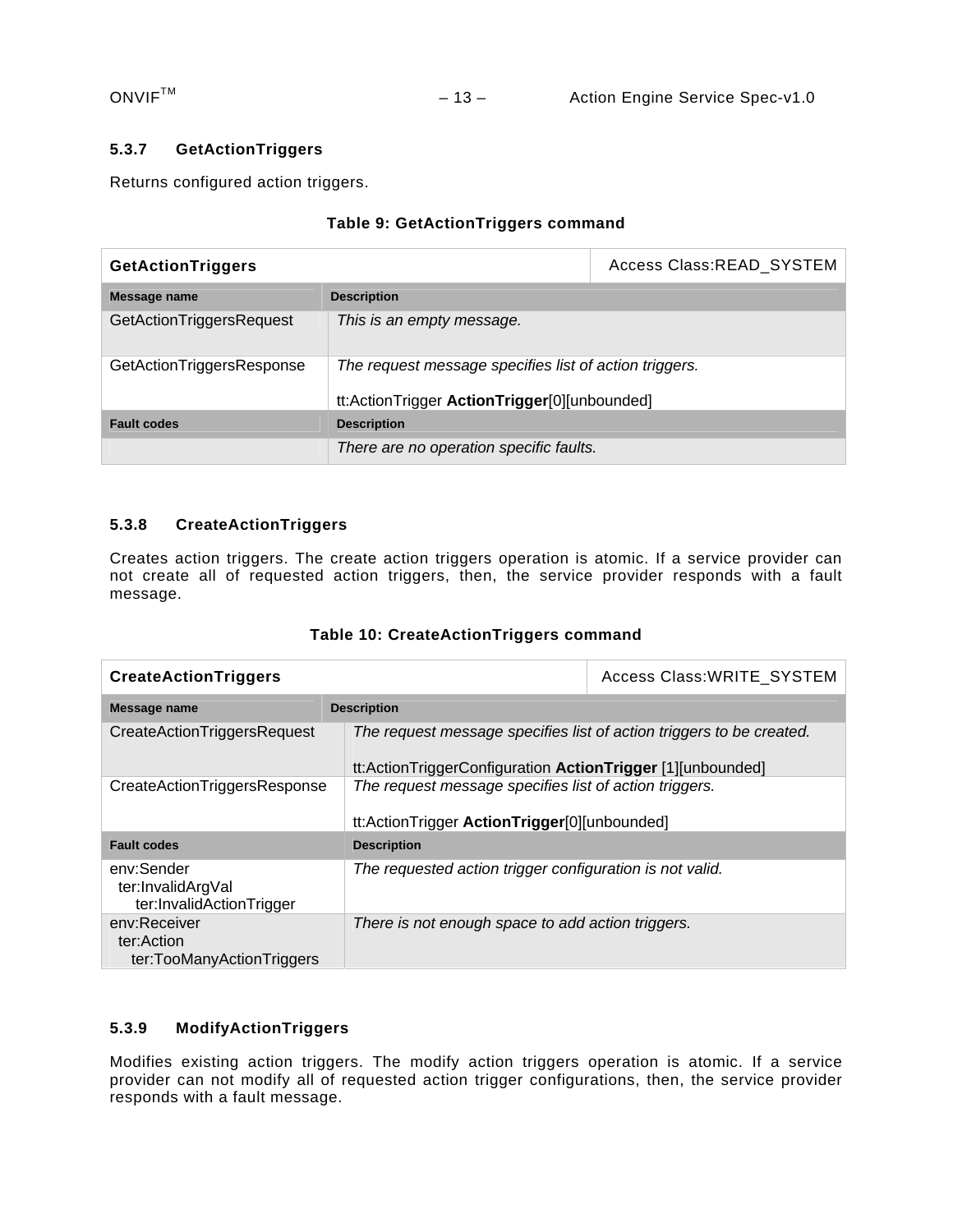| <b>ModifyActionTriggers</b>                                 |                                                          | Access Class: WRITE_SYSTEM                                            |
|-------------------------------------------------------------|----------------------------------------------------------|-----------------------------------------------------------------------|
| Message name                                                | <b>Description</b>                                       |                                                                       |
| ModifyActionTriggersRequest                                 | tt:ActionTrigger ActionTrigger[1][unbounded]             | The request message specifies list of action triggers to be modified. |
| ModifyActionTriggersResponse                                | This is an empty message.                                |                                                                       |
| <b>Fault codes</b>                                          | <b>Description</b>                                       |                                                                       |
| env:Sender<br>ter:InvalidArgVal<br>ter:InvalidActionTrigger | The requested action trigger configuration is not valid. |                                                                       |
| env:Sender<br>ter:InvalidArgs<br>ter:ActionTriggerNotExist  | The action triggers do not exist.                        |                                                                       |

#### **Table 11: ModifyActionTriggers command**

# <span id="page-13-0"></span>**5.3.10 DeleteActionTriggers**

Deletes action triggers. The delete action triggers operation is atomic. If a service provider can not delete all of requested action triggers, then, the service provider responds with a fault message.

| <b>DeleteActionTriggers</b>                                |                                                                                                               | Access Class: WRITE SYSTEM |
|------------------------------------------------------------|---------------------------------------------------------------------------------------------------------------|----------------------------|
| Message name                                               | <b>Description</b>                                                                                            |                            |
| <b>DeleteActionTriggersRequest</b>                         | The request message specifies list of action triggers to be removed.<br>tt:ReferenceToken Token[1][unbounded] |                            |
| DeleteActionTriggersResponse                               | This is an empty message.                                                                                     |                            |
| <b>Fault codes</b>                                         | <b>Description</b>                                                                                            |                            |
| env:Sender<br>ter:InvalidArgs<br>ter:ActionTriggerNotExist | The action triggers do not exist.                                                                             |                            |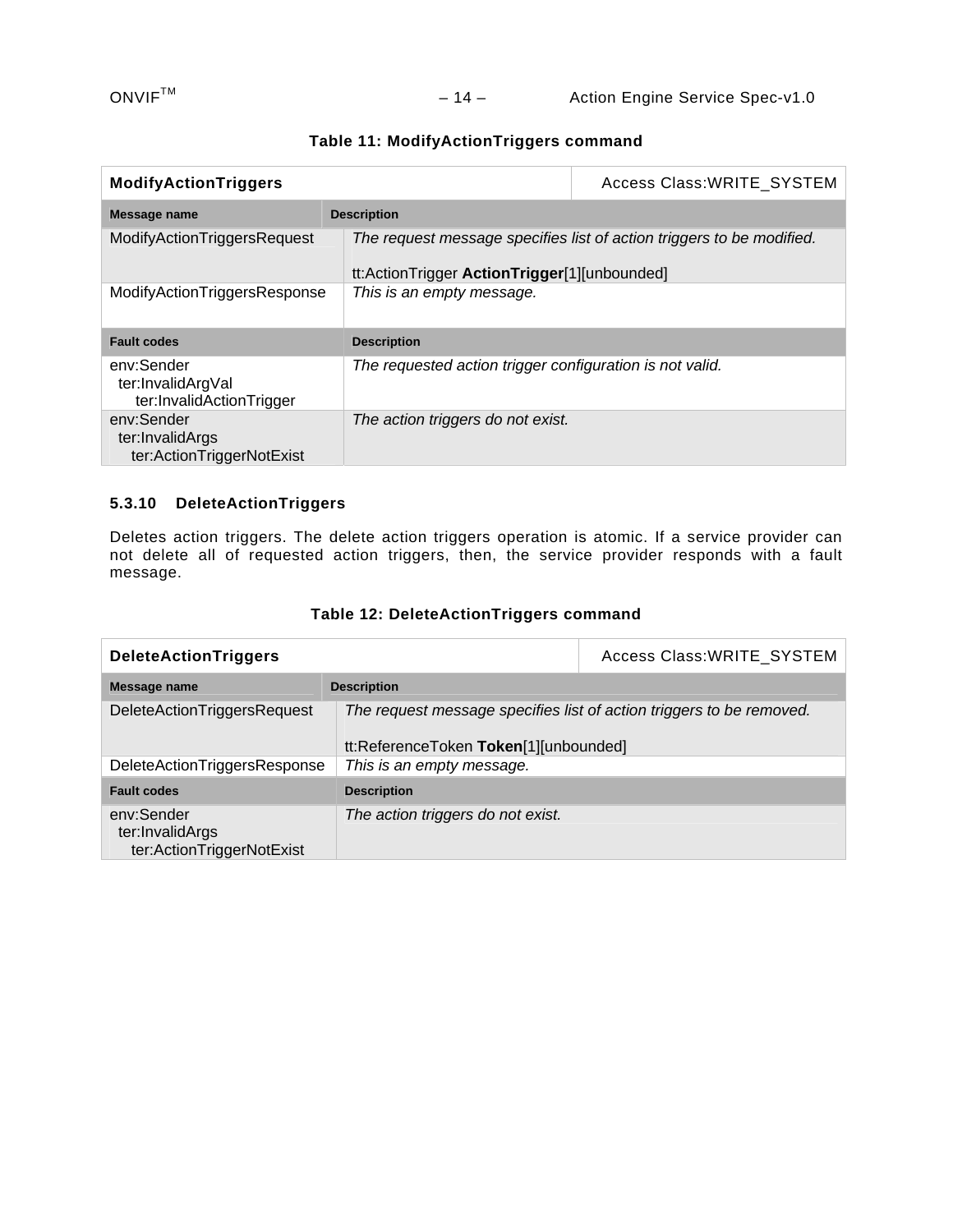# <span id="page-14-0"></span>**5.4 Standard actions**

#### <span id="page-14-1"></span>**5.4.1 CommandAction**

The command action executes one or more ONVIF commands on the device itself or on a remote device. This mechanism is applicable to a wide range of ONVIF commands.

```
<tt:ActionDescription Name="tt:CommandAction"> 
   <tt:ParameterDescription> 
     <tt:SimpleItemDescription Name="XAddr" Type="xs:anyURI"/> 
     <tt:SimpleItemDescription Name="Operation" Type="xs:QName"/> 
     <tt:ElementItemDescription Name="Parameters" Type="tt:AnyHolder"/> 
   </tt:ParameterDescription> 
</tt:ActionDescription>
```

| <b>Parameters</b> | <b>Description</b>                                                                                                                                          |
|-------------------|-------------------------------------------------------------------------------------------------------------------------------------------------------------|
| Xaddr             | Endpoint where the command shall be executed.<br>Use localhost for local commands instead to avoid<br>that device IP address changes break the<br>commands. |
| Operation         | Operation name including namespace                                                                                                                          |
| Parameters        | Input parameter of the operation as defined in the<br>corresponding ONVIF WSDL file.                                                                        |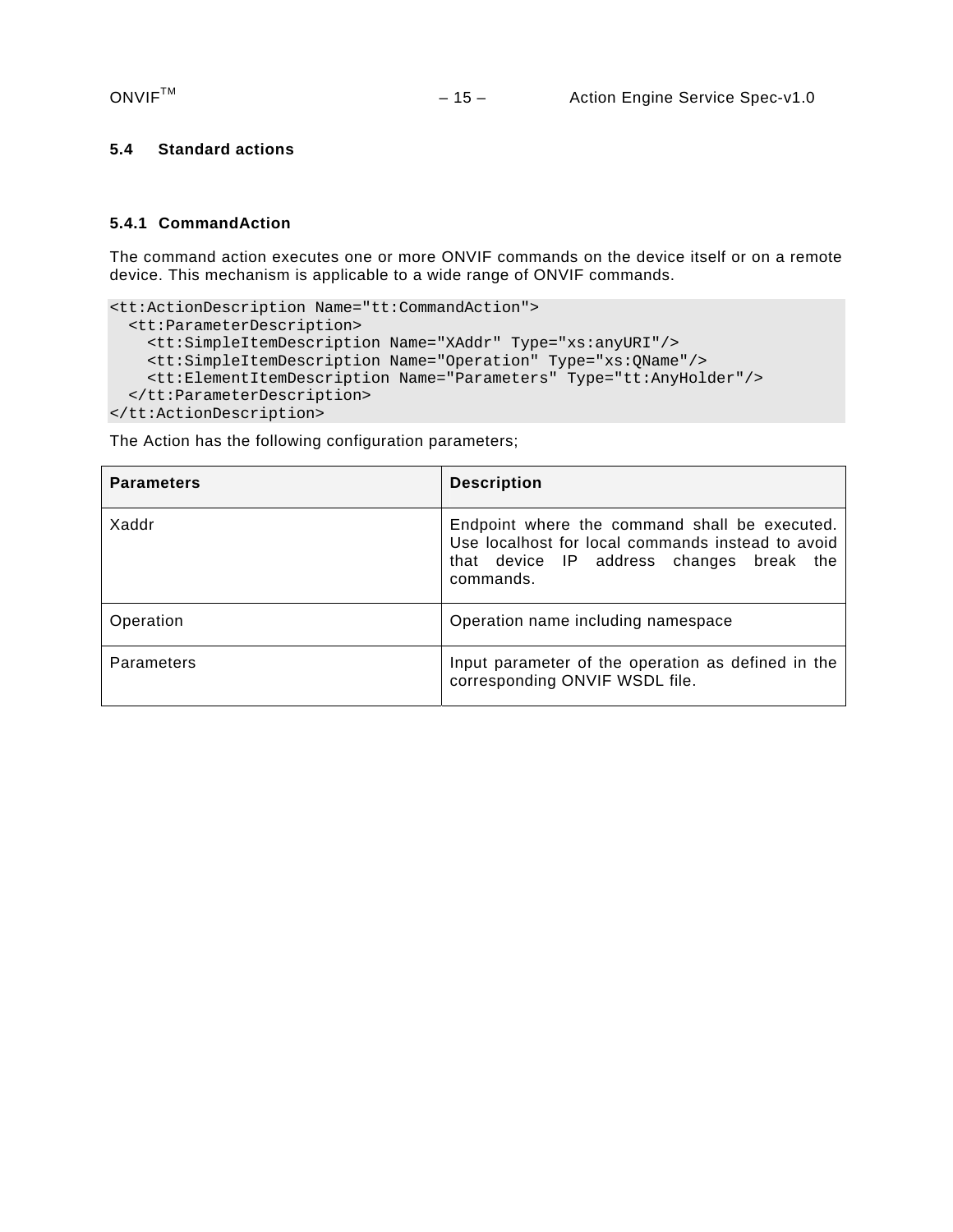#### <span id="page-15-0"></span>**5.4.2 E-Mail Action**

E-mail action definition allows application to send an e-mail to the configured addresses. The email content is provided during the execution.

```
<tt:ActionDescription Name="tt:EMailAction"> 
   <tt:ParameterDescription> 
    <tt:ElementItemDescription Name="Destinations" 
                               Type="tae:EMailServerConfiguration"/> 
 <tt:ElementItemDescription Name="Receivers" Type="tae:EMailReceiverConfiguration"/> 
 <tt:SimpleItemDescription Name="Sender" Type="xs:string"/> 
 <tt:SimpleItemDescription Name="Subject" Type="xs:string"/> 
 <tt:ElementItemDescription Name="Body" Type="tae:EMailBodyTextConfiguration"/> 
     <tt:ElementItemDescription Name="Attachment" 
Type="tae:EMailAttachmentConfiguration" /> 
    <tt:ElementItemDescription Name="MediaReference" Type="tt:MediaSource"/> 
   </tt:ParameterDescription> 
</tt:ActionDescription>
```

| <b>Parameters</b>        |                              | <b>Description</b>                            |  |
|--------------------------|------------------------------|-----------------------------------------------|--|
| EMailServerConfiguration |                              | <b>Contains Email Server configuration</b>    |  |
|                          | <b>SMTP Configuration</b>    | SMTP Server IP address and port number        |  |
|                          | <b>POP Configuration</b>     | POP Server IP address and port number         |  |
|                          | Authentication Configuration | Configure username and password               |  |
| Receivers                |                              | Contains list of receivers (TO and CC fields) |  |
| Sender (From)            |                              | Sender information                            |  |
| Subject                  |                              | E-Mail subject Line configuration             |  |
| <b>Body</b>              |                              | E-Mail body text configuration                |  |
| Attachment               |                              | E-Mail Attachment file name configuration     |  |
|                          | File Name                    | Attachment file name                          |  |
|                          | <b>File Name Suffix</b>      | Attachment file name suffix configuration     |  |
| Media Reference          |                              | Media Profile Token                           |  |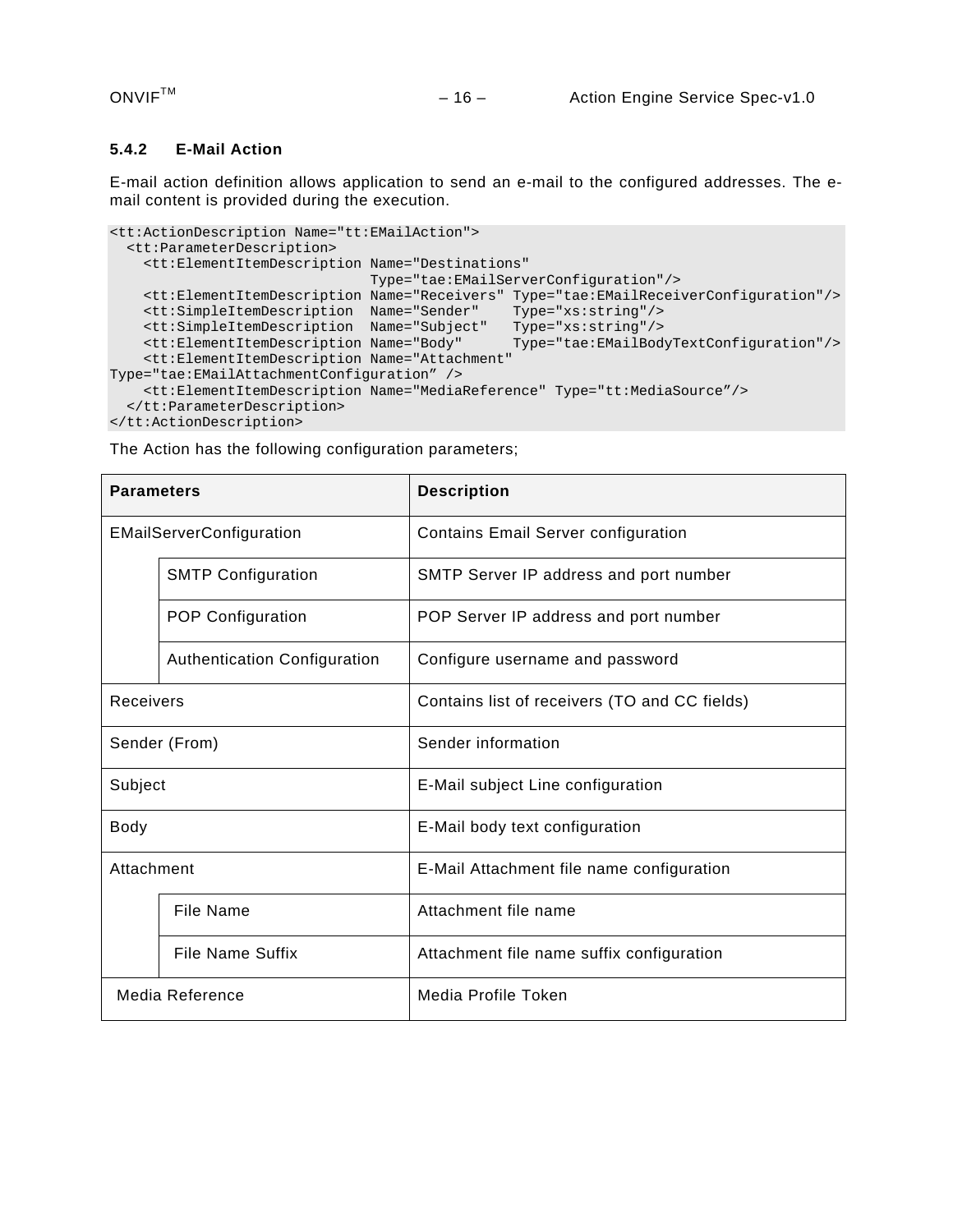#### <span id="page-16-0"></span>**5.4.3 HTTP POST Action**

HTTP POST action definition allows application to send data to the configured address via HTTP POST mechanism. The content is provided during the execution.

```
<tt:ActionDescription Name="tt:HttpPOSTAction"> 
  <tt:ParameterDescription> 
    <tt:ElementItemDescription Name="Destinations" Type="tae:HttpHostConfigurations"/> 
    <tt:ElementItemDescription Name="POSTContent" Type="tae:PostContentConfiguration"/> 
  </tt:ParameterDescription> 
</tt:ActionDescription>
```

| <b>Parameters</b>   |                 | <b>Description</b>                                                                          |  |
|---------------------|-----------------|---------------------------------------------------------------------------------------------|--|
| <b>Destinations</b> |                 | Contains HTTP server configurations                                                         |  |
| Server Address      |                 | Server IP address and port number                                                           |  |
|                     | Authentication  | Authentication configuration (username,<br>Server<br>password,<br>authentication mechanism) |  |
|                     | URI             | Request-Uri                                                                                 |  |
|                     | Protocol        | Select HTTP or HTTPS                                                                        |  |
| <b>POST Content</b> |                 | POST content configuration for form data, triggering event data,<br>and media               |  |
|                     | Media Reference | Media Profile Token                                                                         |  |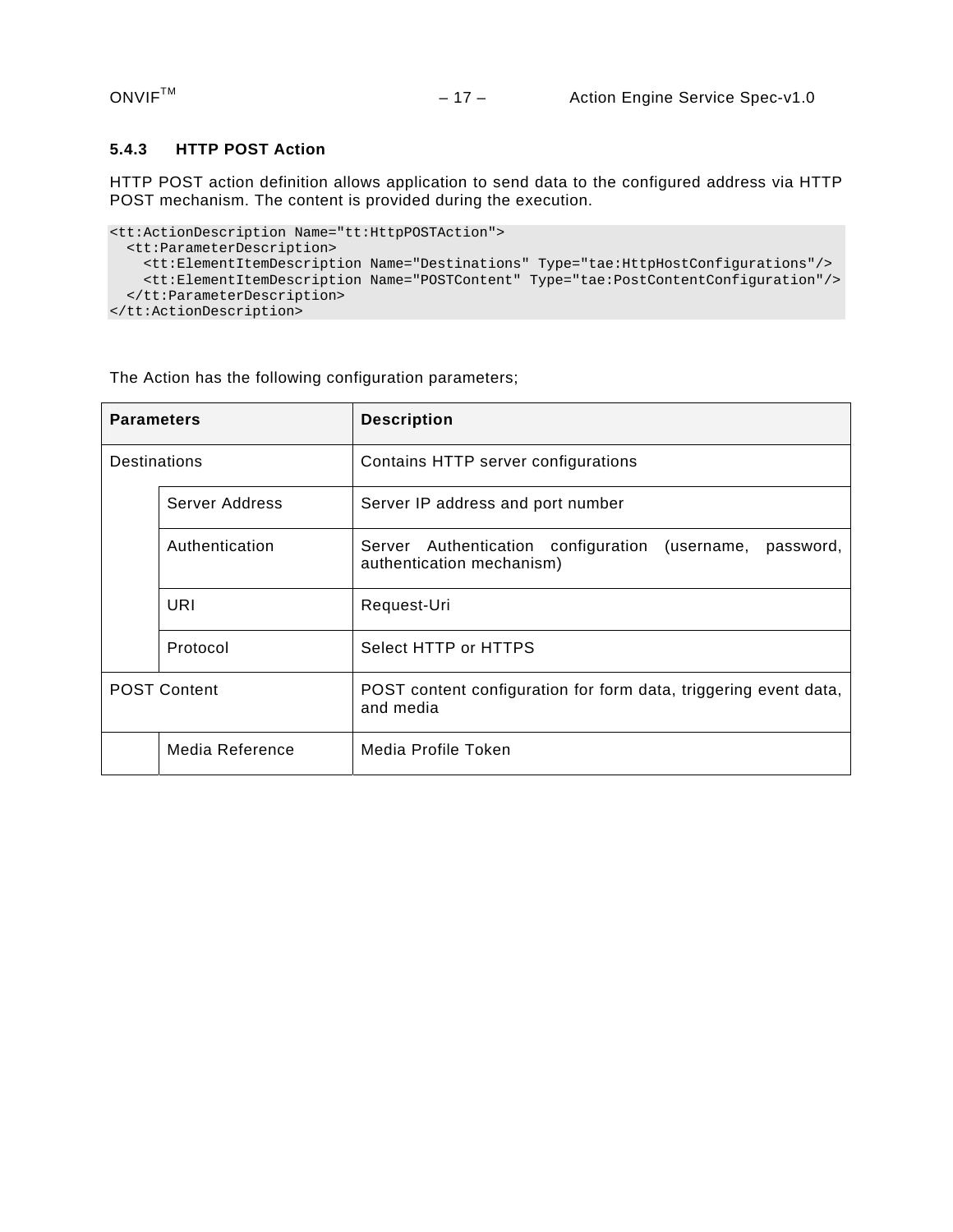### <span id="page-17-0"></span>**5.4.4 FTP Action**

FTP action definition allows application to send data to the configured address via FTP mechanism. The content is provided during the execution.

```
<tt:ActionDescription Name="tt:FtpAction"> 
  <tt:ParameterDescription> 
    <tt:ElementItemDescription Name="Destinations" Type="tae:FtpHostConfigurations"/> 
    <tt:ElementItemDescription Name="FtpContent" Type="tae:FtpContentConfiguration"/> 
    <tt:ElementItemDescription Name="MediaReference" Type="tt:MediaSource"/> 
  </tt:ParameterDescription> 
</tt:ActionDescription>
```

| <b>Parameters</b>  |                    | <b>Description</b>                                                                                         |
|--------------------|--------------------|------------------------------------------------------------------------------------------------------------|
| Destinations       |                    |                                                                                                            |
|                    | Server Address     | Server IP and Port number configuration                                                                    |
|                    | <b>Upload Path</b> | Upload path on FTP server                                                                                  |
|                    | Authentication     | Authentication configuration                                                                               |
| <b>FTP Content</b> |                    | <b>FTP Content Configuration</b>                                                                           |
|                    |                    | Includes configurations for the upload of<br>sequence of images and upload of a file from<br>local storage |
| Media Reference    |                    | Media Profile Token                                                                                        |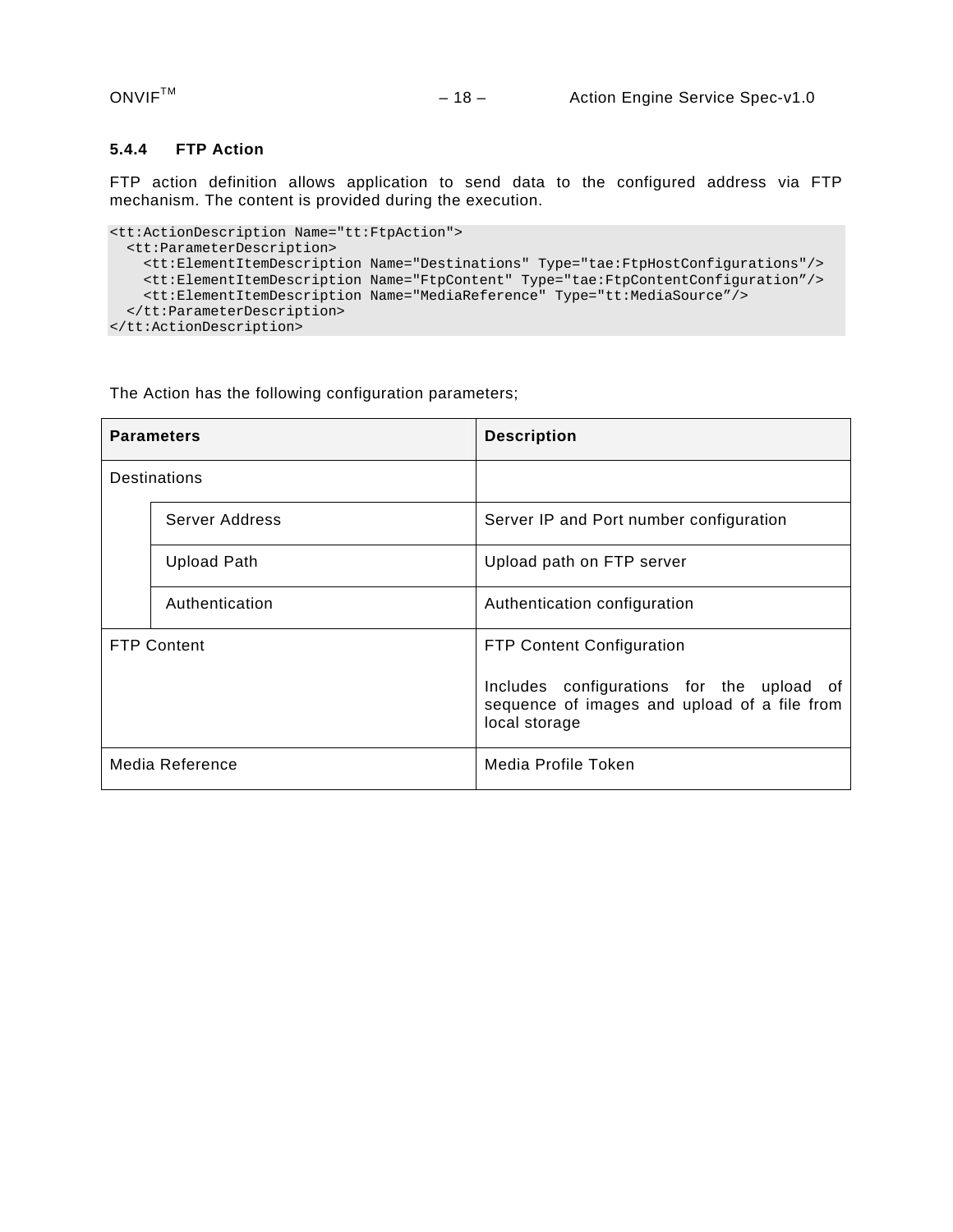### <span id="page-18-0"></span>**5.4.5 SMS Action**

SMS action definition allows application to send data to the configured address via SMS Text Messaging mechanism. The content is provided during the execution.

```
<tt:ActionDescription Name="tt:SMSNotificationAction"> 
   <tt:ParameterDescription> 
    <tt:ElementItemDescription Name="SMSProvider" 
                                Type="tae:SMSProviderConfiguration"/> 
     <tt:ElementItemDescription Name="SMSSenderInfo" 
                                Type="tae:SMSSenderConfiguration"/> 
     <tt:SimpleItemDescription Name="Destination" Type="xs:string"/> 
     <tt:SimpleItemDescription Name="Message" Type="tae:SMSMessage"/> 
  </tt:ParameterDescription> 
</tt:ActionDescription>
```
The Action configuration contains the following configuration parameters;

| <b>Parameters</b> | <b>Description</b>                         |
|-------------------|--------------------------------------------|
| SMSProvider       | <b>SMS Provider Information</b>            |
| SMSSenderInfo     | <b>SMS Sender Information</b>              |
| Destination       | Destinations that will receive the message |
| Message           | <b>Text Message</b>                        |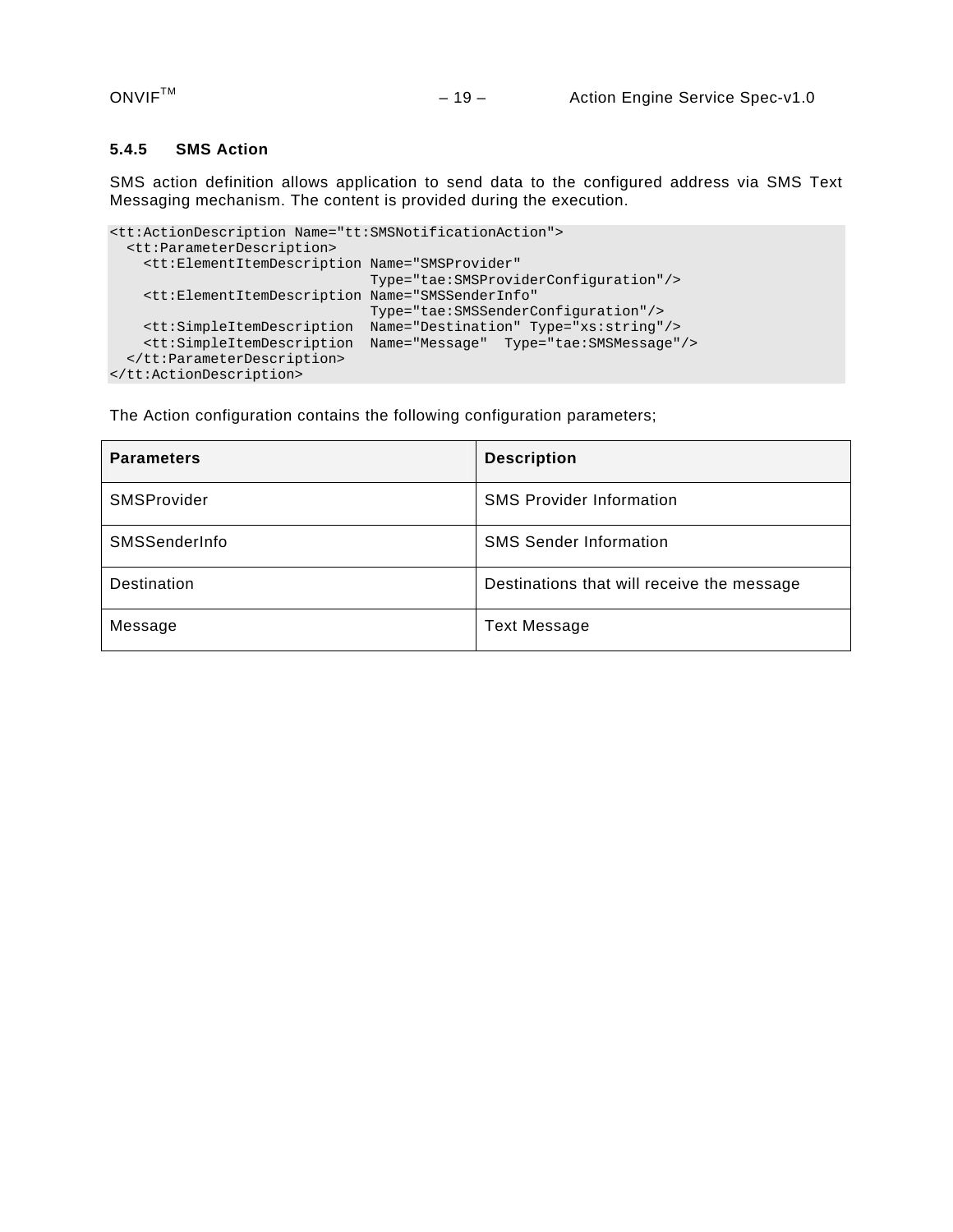# <span id="page-19-0"></span>**5.4.6 Camera Local Recording Action**

Camera Local Recording Action definition allows application to initiate recording of data to the camera local storage. The content is provided during the execution..

```
<tt:ActionDescription Name="tt:RecordingAction"> 
   <tt:ParameterDescription> 
    <tt:ElementItemDescription Name="RecordingConfiguration" 
                               Type="tae:RecordingActionConfiguration"/> 
   </tt:ParameterDescription> 
</tt:ActionDescription>
```
The Action configuration contains the following configuration parameters;

| <b>Parameters</b>       |                         | <b>Description</b>                       |
|-------------------------|-------------------------|------------------------------------------|
| Recording configuration |                         | Local recording configuration            |
|                         | Pre recording duration  | Recording before the triggering event    |
|                         | Post recording duration | Recording after alarm recording duration |
|                         | Record duration         | Record duration                          |
|                         | Recording frame rate    | Recording frame rate                     |
|                         | Audio Recording on/off  | Whether Audio recording on/off           |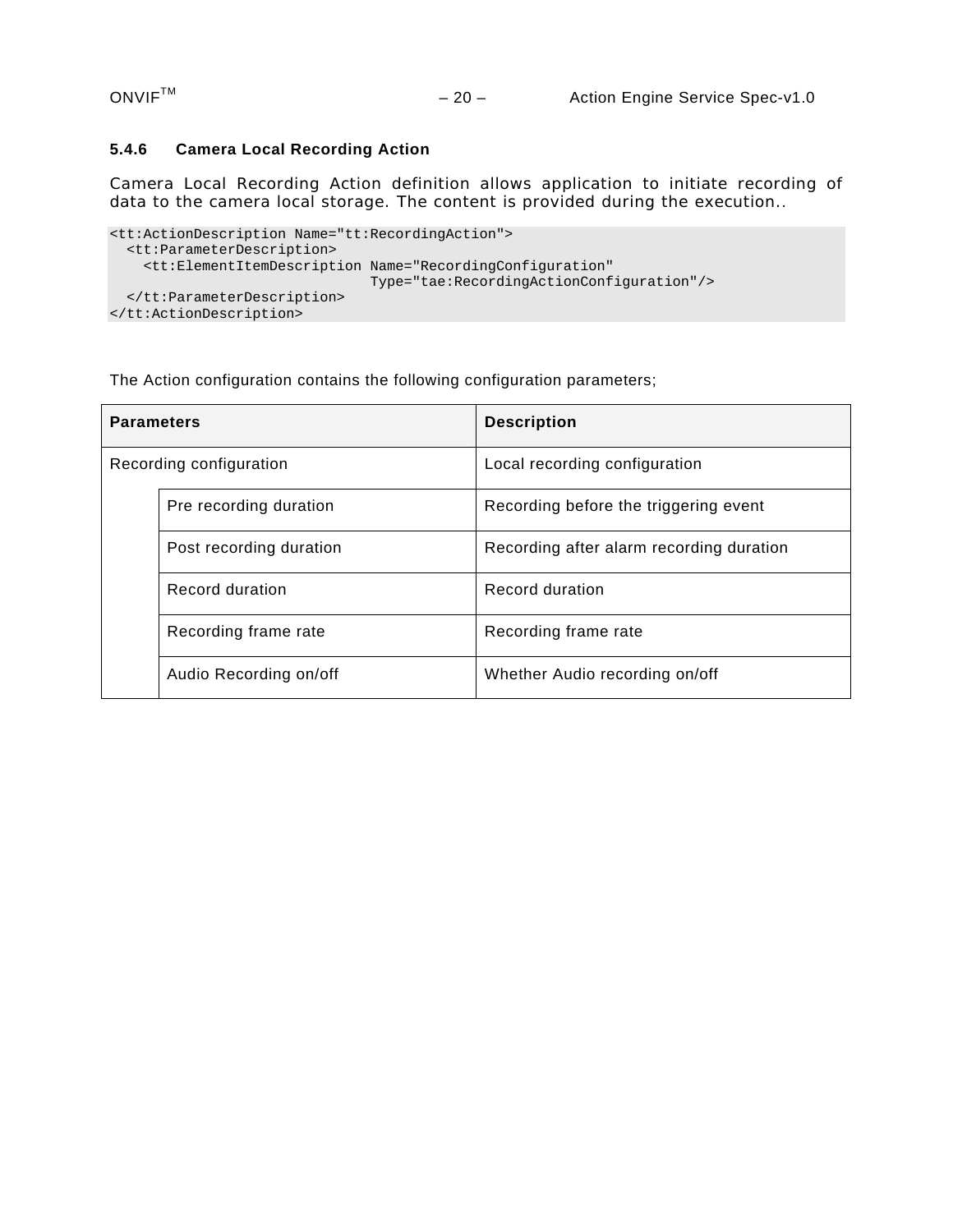#### <span id="page-20-0"></span>**5.5 Capabilities**

The capabilities reflect optional functions and functionality of a service. The following capabilities are available:

**MaximumActions:** The maximum number of actions that the service provider can concurrently support.

**MaximumTriggers:** The maximum number of trigger configurations that the service provider can concurrently support.

#### <span id="page-20-1"></span>**5.6 Events**

The action engine events allow controlling of action execution as well as building of action chains.

The action service shall dispatch events through the event service.

#### <span id="page-20-2"></span>**5.6.1 Action completed**

The device shall be capable of generating the following event whenever an action has been completed. This event is triggered whenever an action completes without a fault message. When an event is generated due to execution of CommandAction, the Data element of event message can contain the typed information of the request and response message payloads of corresponding ONVIF message exchange.

```
Topic: tns1:ActionEngine/Completed 
<tt:MessageDescription IsProperty="false"> 
   <tt:Source> 
    <tt:SimpleItemDescription Name="Token" Type="tt:ReferenceToken"/> 
    <tt:SimpleItemDescription Name="ActionName" Type="xs:string"/> 
    </tt:Source> 
    <tt:Data> 
     <tt:ElementItemDescription Name="RequestResponse" 
            Type="tt:ActionEngineEventPayload"/> 
    </tt:Data> 
</tt:MessageDescription>
```
#### <span id="page-20-3"></span>**5.6.2 Action failed**

The device shall be capable of generating the following event whenever an action has been completed with an error.

This event is triggered whenever an action completes with a fault message or the action could not be executed because of the other error. The response contains the fault codes including any sub codes.

```
Topic: tns1:ActionEngine/Failed 
<tt:MessageDescription IsProperty="false"> 
    <tt:Source> 
     <tt:SimpleItemDescription Name="Token" Type="tt:ReferenceToken"/>
```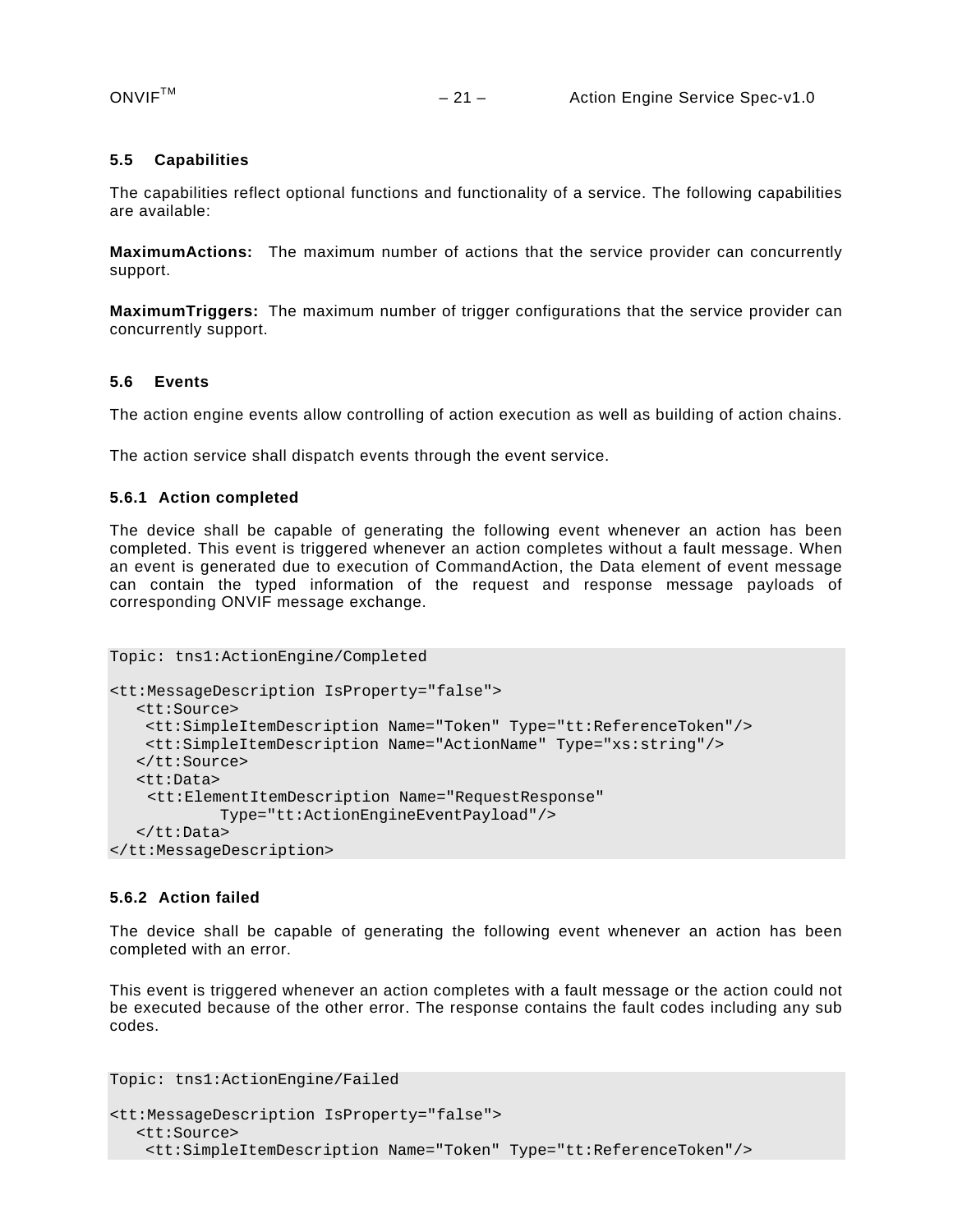```
 <tt:SimpleItemDescription Name="ActionName" Type="xs:string"/> 
   </tt:Source> 
   <tt:Data> 
    <tt:ElementItemDescription Name="RequestResponse" 
           Type="tt:ActionEngineEventPayload"/> 
   </tt:Data> 
</tt:MessageDescription>
```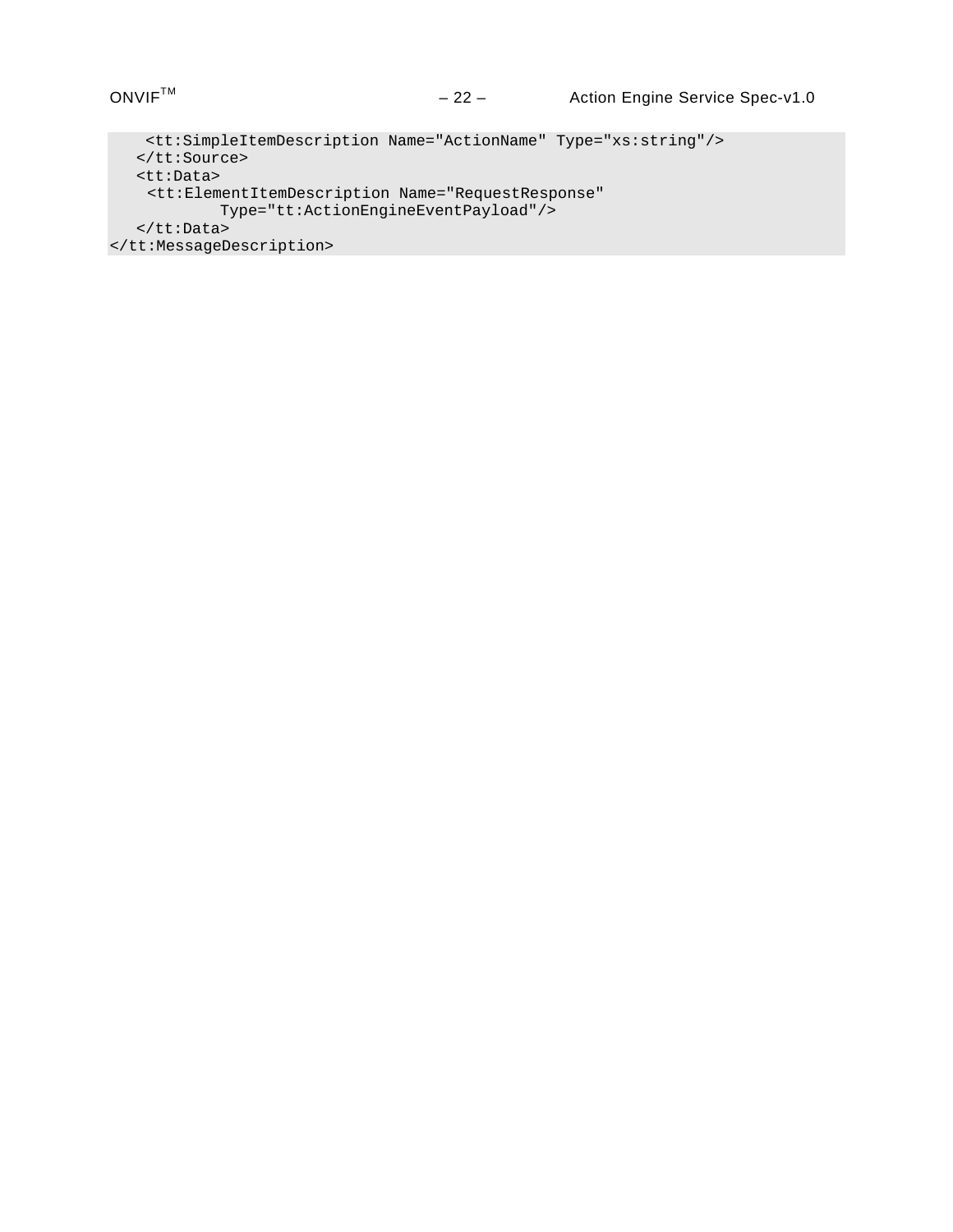#### <span id="page-22-0"></span>**5.7 Service-specific data types**

#### <span id="page-22-1"></span>**5.7.1 ActionConfiguration**

Action Configuration data type contains the configuration settings of action configuration parameters, service requester given action Name, and service provider supported action type value.

```
<xs:complexType name="ActionConfiguration"/> 
     <xs:attribute name="Name" type="xs:string" use="required"/> 
     <xs:attribute name="Type" type="xs:QName" use="required"/> 
     <xs:element name="Parameters" type="tt:ItemList"/> 
</xs:complexType>
```
- **Name**  User given name.
- **Type**  Denotes the action type.
- **Parameters**  Action configuration parameter settings.

#### <span id="page-22-2"></span>**5.7.2 Action**

Action data type contains the configuration settings of one action instance and service provider assigned unique identifier for this action configuration.

```
<xs:complexType name="Action"/> 
 <xs:attribute name="Token" type="tt:ReferenceToken" use="required"/> 
 <xs:element name="Configuration" type="tae:ActionConfiguration"/> 
</xs:complexType>
```
#### **Token**

Unique Action identifier that service implementation assigned to the action configuration.

#### **Configuration**

Action configuration contains action type, user given action name, and configuration parameter settings.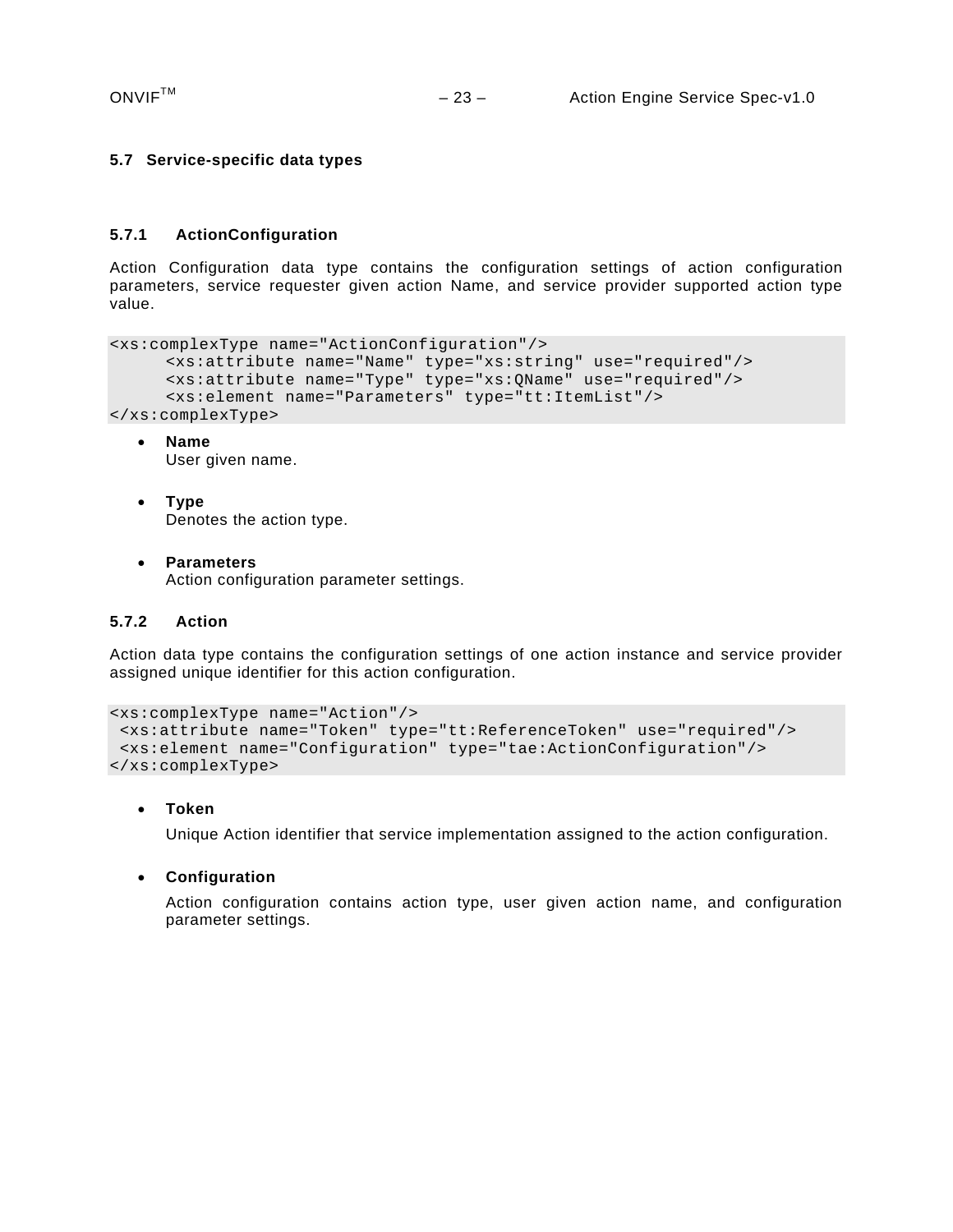#### <span id="page-23-0"></span>**5.7.3 ActionTriggerConfiguration**

Action Trigger configuration data type contains mandatory Topic Expression (Section Topic Filter in [Core Specification]), optional Message content expression (Section Message Content Filter in [Core Specification]), and set of actions to be triggered.

```
<xs:complexType name="ActionTriggerConfiguration"/> 
 <xs:element name="TopicExpression" type="wsnt:TopicExpressionType"/> 
 <xs:element name="ContentExpression" type="wsnt:QueryExpressionType" 
minOccurs="0"/> 
 <xs:element name="ActionToken" type="tt:ReferenceToken" minOccurs="0" 
maxOccurs="unbounded"/> 
</xs:complexType>
```
#### **TopicExpresion**

Topic expression, for example, to trigger only for relays. Trigger based on event topic.

#### **ContentExpression**

Content expression, for example, to trigger only when the relay value is "On". Trigger based on content data in event.

#### **ActionToken**

Reference to actions to be triggered when the conditions are satisfied.

#### <span id="page-23-1"></span>**5.7.4 ActionTrigger**

Action Trigger data type contains the service provider assigned unique identifier for the configuration and action trigger configuration data.

```
<xs:complexType name="ActionTrigger"/> 
 <xs:attribute name="Token" type="tt:ReferenceToken" use="required"/> 
 <xs:element name="Configuration" type="tae:ActionTriggerConfiguration"/> 
</xs:complexType>
```
#### **Token**

Unique Action Trigger identifier that service provider assigned to the action trigger configuration.

#### **Configuration**

Action Trigger Configuration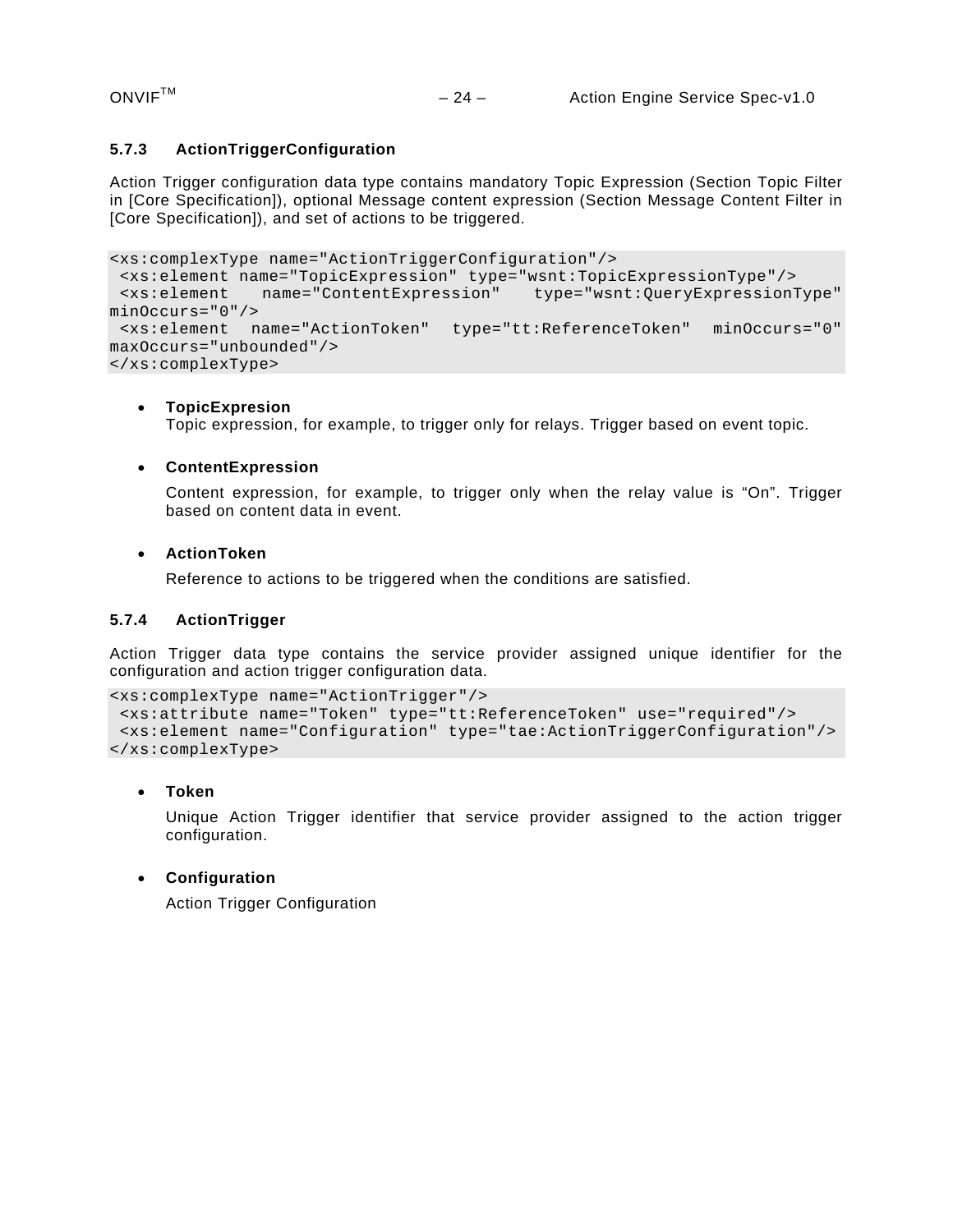#### <span id="page-24-0"></span>**5.7.5 ActionEngineCapabilities**

Action Engine Capabilities data structure contains the maximum number of supported actions and number of actions in use for generic as well as specific action types.

```
<xs:complexType name="ActionEngineCapabilities"/> 
  <xs:attribute name="MaximumTriggers" type="xs:positiveInteger"/> 
  <xs:attribute name="MaximumActions" type="xs:positiveInteger"/> 
  <xs:element name="ActionCapabilities" type="tae:ActionTypeLimits" minOccurs="0" 
maxOccurs="unbounded"/> 
</xs:complexType>
```
#### **MaximumActions**

The maximum number of actions that the service provider can concurrently support.

#### **MaximumTriggers**

 The maximum number of trigger configurations that the service provider can concurrently support.

#### **ActionCapabilities**

Limits for each action type.

#### <span id="page-24-1"></span>**5.7.5.1 ActionTypeLimits**

ActionTypeLimits data structure contains maximum and current usage information for a specific action type in the service provider.

```
<xs:complexType name="ActionTypeLimits"/> 
  <xs:attribute name="Type" type="xs:QName" use="required"/> 
  <xs:attribute name="Maximum" type="xs:positiveInteger" use="required"/> 
  <xs:attribute name="InUse" type="xs:nonNegativeInteger" use="optional" default="0"/> 
</xs:complexType>
```
**Type** 

Action Type

**Maximum** 

For the specific action type, the maximum number of actions that could be concurrently supported by the service provider

**InUse** 

For the specific action type, the number of actions in use by the service provider

#### <span id="page-24-2"></span>**5.7.6 SupportedActions**

SupportedActions data structure lists the available action types that service provider supports. For each action type, data structure contains the action configuration parameters.

```
<xs:complexType name="SupportedActions"/> 
  <xs:element name="ActionContentSchemaLocation" type="xs:anyURI" minOccurs="0" 
maxOccurs="unbounded"/> 
 <xs:element name="ActionDescription" type="tae:ActionConfigDescription" minOccurs="0" 
maxOccurs="unbounded"/> 
</xs:complexType>
```
#### **ActionContentSchemaLocation**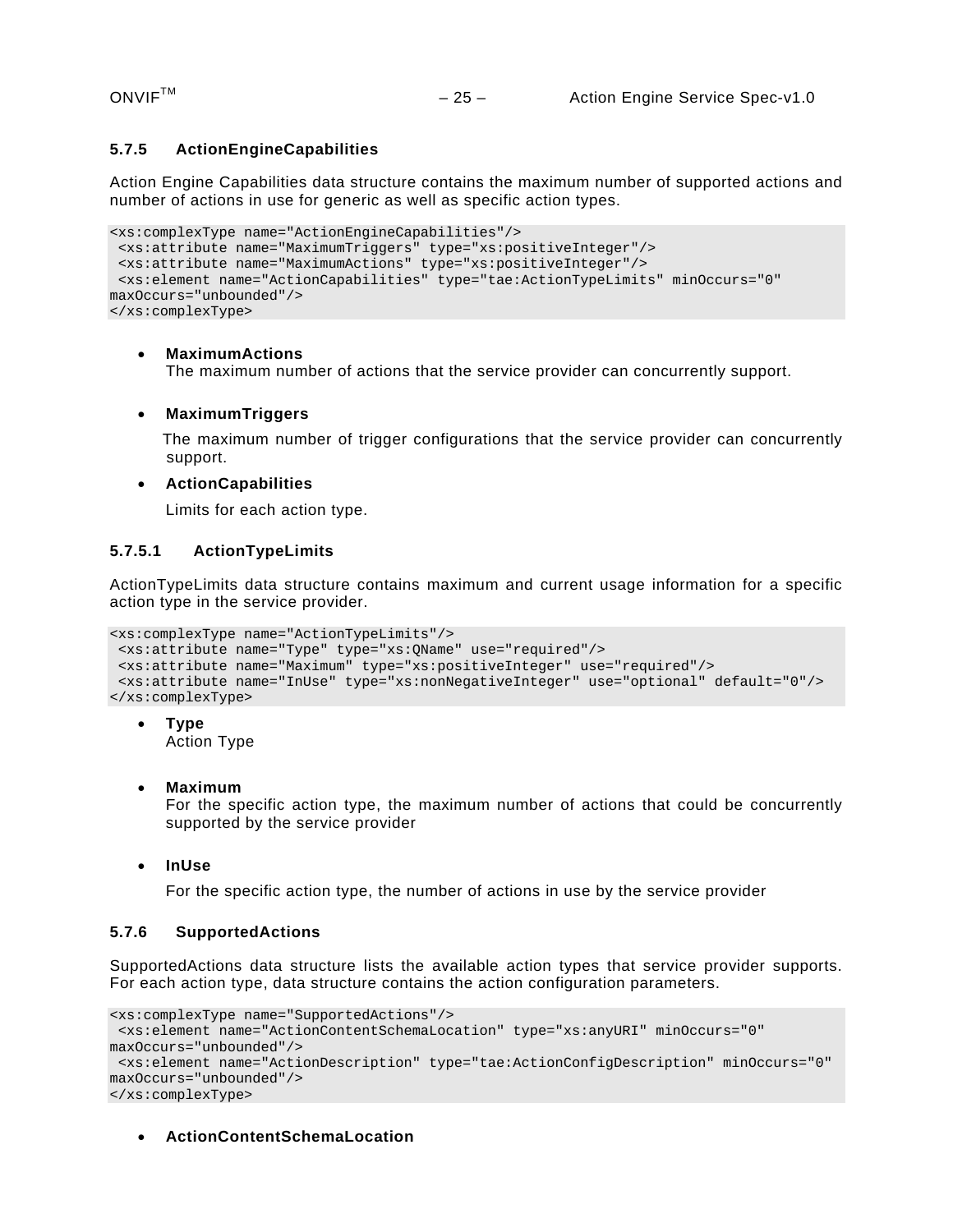List of location of schemas, that are referenced in the supported action descriptions. If the action descriptions reference data types in the ONVIF schema file, then, the ONVIF schema file MUST be explicitly listed.

#### **ActionDescription**

List of actions supported by Action Engine Service provider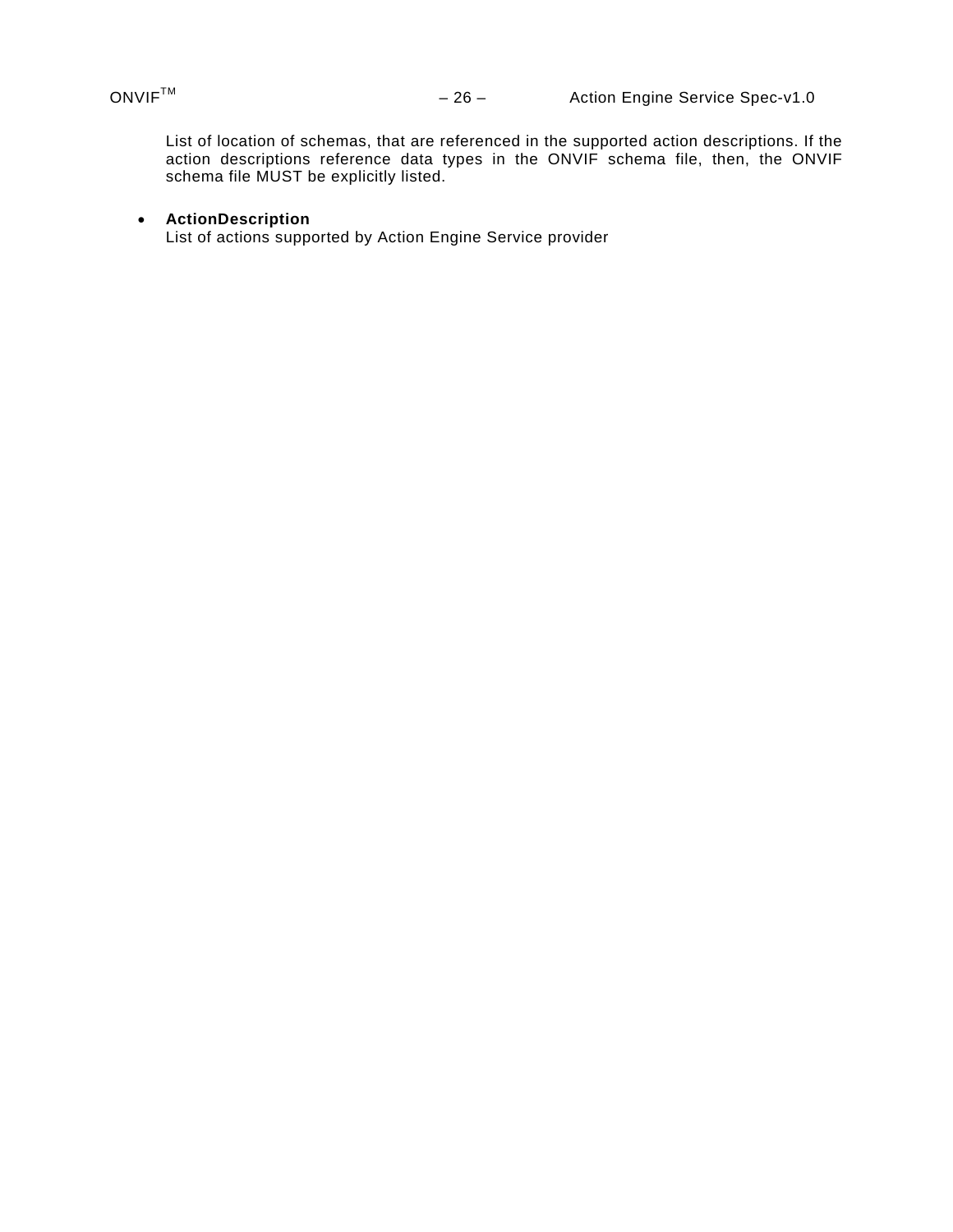# <span id="page-26-0"></span>**5.7.7 ActionEngineEventPayload**

Action Engine Event Payload data structure contains the information about the ONVIF command invocations. Since this event could be generated by other or proprietary actions, the command invocation specific fields are defined as optional and additional extension mechanism is provided for future or additional action definitions.

```
<xs:complexType name="ActionEngineEventPayload"> 
 <xs:sequence> 
 <xs:element name="RequestInfo" type="soapenv:Envelope" 
              minOccurs="0" maxOccurs="1"/> 
 <xs:element name="ResponseInfo" type="soapenv:Envelope" 
             minOccurs="0" maxOccurs="1"/> 
 <xs:element name="Fault" type="soapenv:Fault" 
              minOccurs="0" maxOccurs="1"/> 
 <xs:element name="Extension" type="tt:ActionEngineEventPayloadExtension" 
              minOccurs="0"/> 
 </xs:sequence> 
 <xs:anyAttribute processContents="lax"/> 
</xs:complexType>
```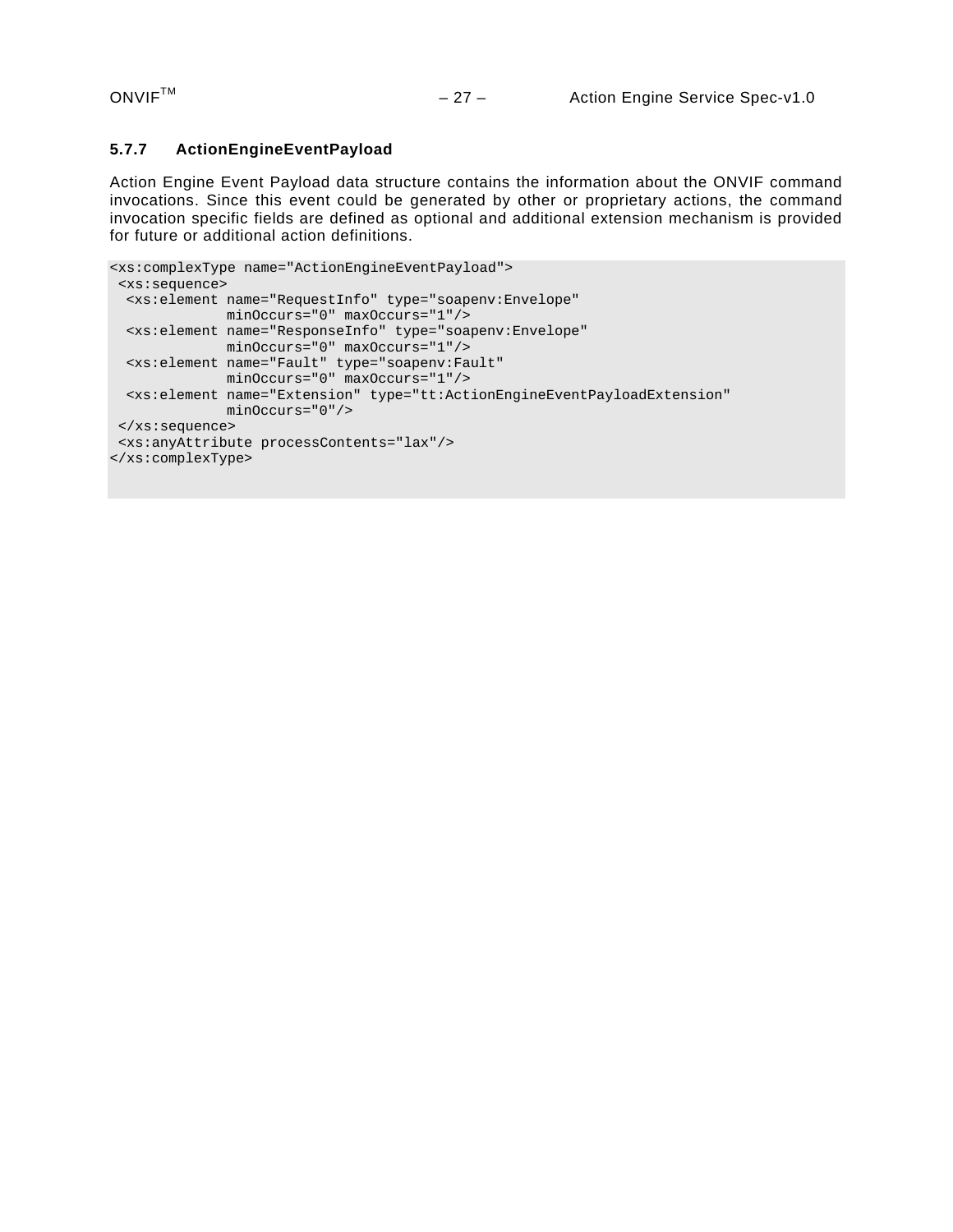#### <span id="page-27-0"></span>**5.8 Service-specific fault codes**

[Table 13](#page-27-1) below lists the analytics service-specific fault codes. Each command can also generate a generic fault. Refer to 5.11.2.1 in [Core Specification].

The specific faults are defined as subcode of a generic fault, see Section 5.11.2.1 in [Core Specification]. The parent generic subcode is the *subcode* at the top of each row below and the specific fault *subcode* is at the bottom of the cell.

<span id="page-27-1"></span>

| <b>Fault Code</b> | <b>Parent Subcode</b>     | <b>Fault Reason</b>                    | Description                                                                                                                                                 |
|-------------------|---------------------------|----------------------------------------|-------------------------------------------------------------------------------------------------------------------------------------------------------------|
|                   | Subcode                   |                                        |                                                                                                                                                             |
| env:Sender        | ter:InvalidArgVal         | The action exists                      | The action identifier exists                                                                                                                                |
|                   | ter:ActionAlreadyExist    |                                        | already in the configuration.                                                                                                                               |
| env:Sender        | ter:InvalidArgVal         | Unknown action type                    | The provider does not have<br>the requested action type.                                                                                                    |
|                   | ter:UnknownAction         |                                        |                                                                                                                                                             |
| env:Sender        | ter:InvalidArgVal         | Action configuration                   | The suggested action<br>configuration is invalid.                                                                                                           |
|                   | ter:InvalidAction         | problem                                |                                                                                                                                                             |
| env:Sender        | ter:InvalidArgs           | The action does not                    | The suggested configurations<br>do not exist.                                                                                                               |
|                   | ter:ActionNotExist        | exist                                  |                                                                                                                                                             |
| env:Sender        | ter:InvalidArgVal         | The action trigger is<br>invalid       | The suggested configuration<br>is invalid.                                                                                                                  |
|                   | ter:InvalidActionTrigger  |                                        |                                                                                                                                                             |
| env:Sender        | ter:InvalidArgs           | The action trigger<br>does not exist   | The action triggers do not<br>exist                                                                                                                         |
|                   | ter:ActionTriggerNotExist |                                        |                                                                                                                                                             |
| env:Receiver      | ter:Action                | Too many action                        | There is not sufficient<br>resource to support<br>suggested action<br>configurations                                                                        |
|                   | ter:TooManyActions        | configuration                          |                                                                                                                                                             |
| env:Receiver      | ter:Action                | Too many action                        | There is not sufficient<br>resource to support<br>suggested action trigger<br>configurations<br>The new settings result in an<br>inconsistent configuration |
|                   | ter:TooManyActionTriggers | trigger configurations                 |                                                                                                                                                             |
| env:Receiver      | ter:Action                | Conflict when<br>using<br>new settings |                                                                                                                                                             |
|                   | ter:ConfigurationConflict |                                        |                                                                                                                                                             |

**Table 13: The Action Engine specific fault codes**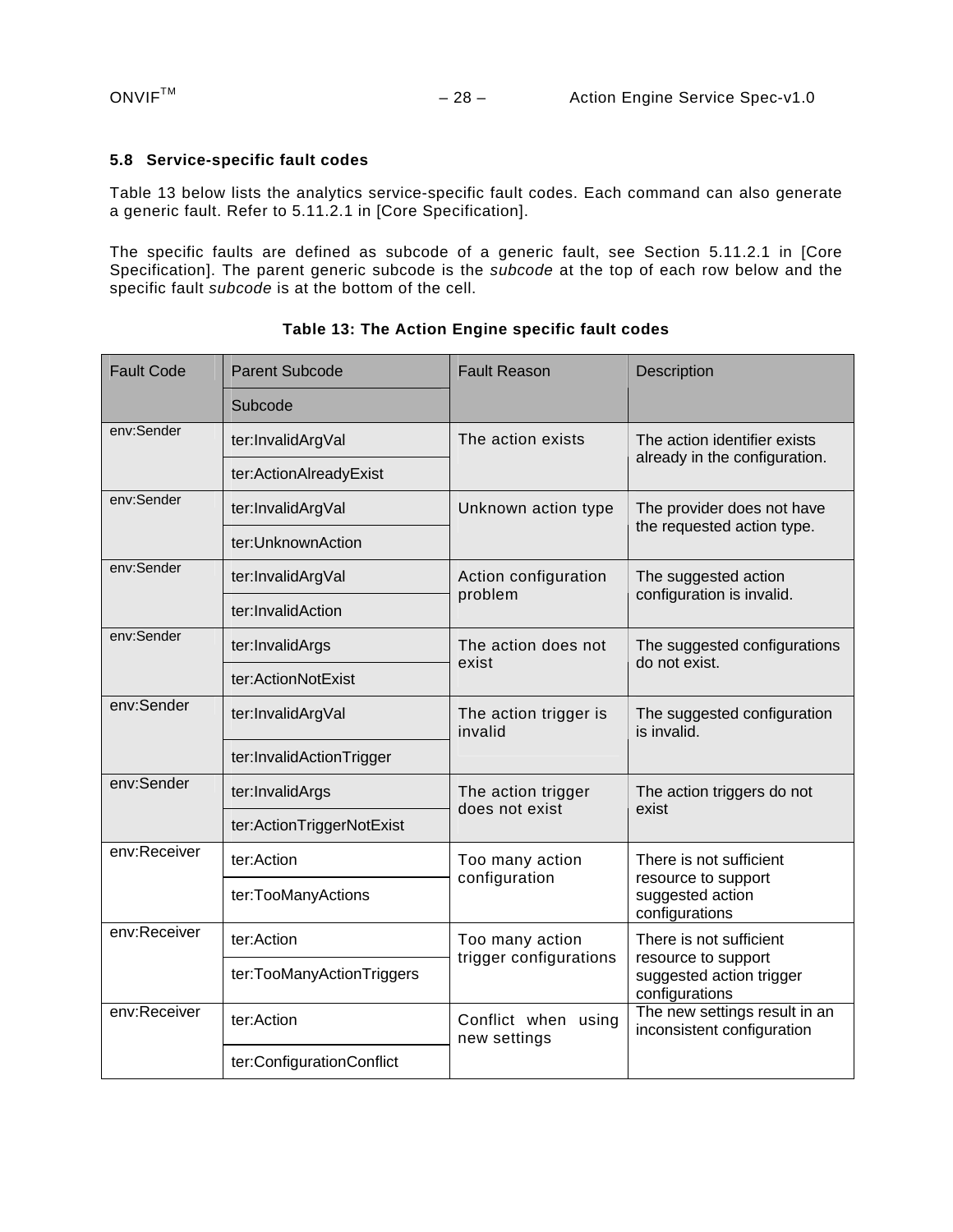# **Annex A**

#### **(**informative**)**

# <span id="page-28-1"></span><span id="page-28-0"></span>**A.1 Example: Command Action configuration**

Starting and stopping of recording job on Recording Control Service by using CommandAction definition is illustrated in the following.

Start a recording on the same device when a relay is switched on.

```
<tae:Action Token="453638"> 
 <tae:Configuration Name="StartRecording" Type="tae:CommandAction"> 
    <tt:Parameters> 
      <tt:SimpleItem Name="XAddr" 
            Value="http://127.0.0.1/Onvif/device_service"/> 
      <tt:SimpleItem Name="Operation" Value="tt:SetRecordingJobMode"/> 
      <tt:ElementItem Name="Parameters"> 
        <tt:JobToken>123</tt:JobToken> 
        <tt:Mode>Active</tt:Mode> 
      </tt:ElementItem> 
   </tt:Parameters> 
  </tae:Configuration> 
</tae:Action>
```
Stop the recording one minute after the relay is switched off.

```
<tae:Action Token="5674749"> 
 <tae:Configuration Name="StopRecording" Type="tae:CommandAction"> 
   <tt:Parameters> 
      <tt:SimpleItem Name="XAddr" 
            Value="http://127.0.0.1/Onvif/device_service"/> 
      <tt:SimpleItem Name="Operation" Value="tt:SetRecordingJobMode"/> 
      <tt:ElementItem Name="Parameters"> 
        <tt:JobToken>123</tt:JobToken> 
        <tt:Mode>Idle</tt:Mode> 
      </tt:ElementItem> 
   </tt:Parameters> 
 </tae:Configuration> 
</tae:Action>
```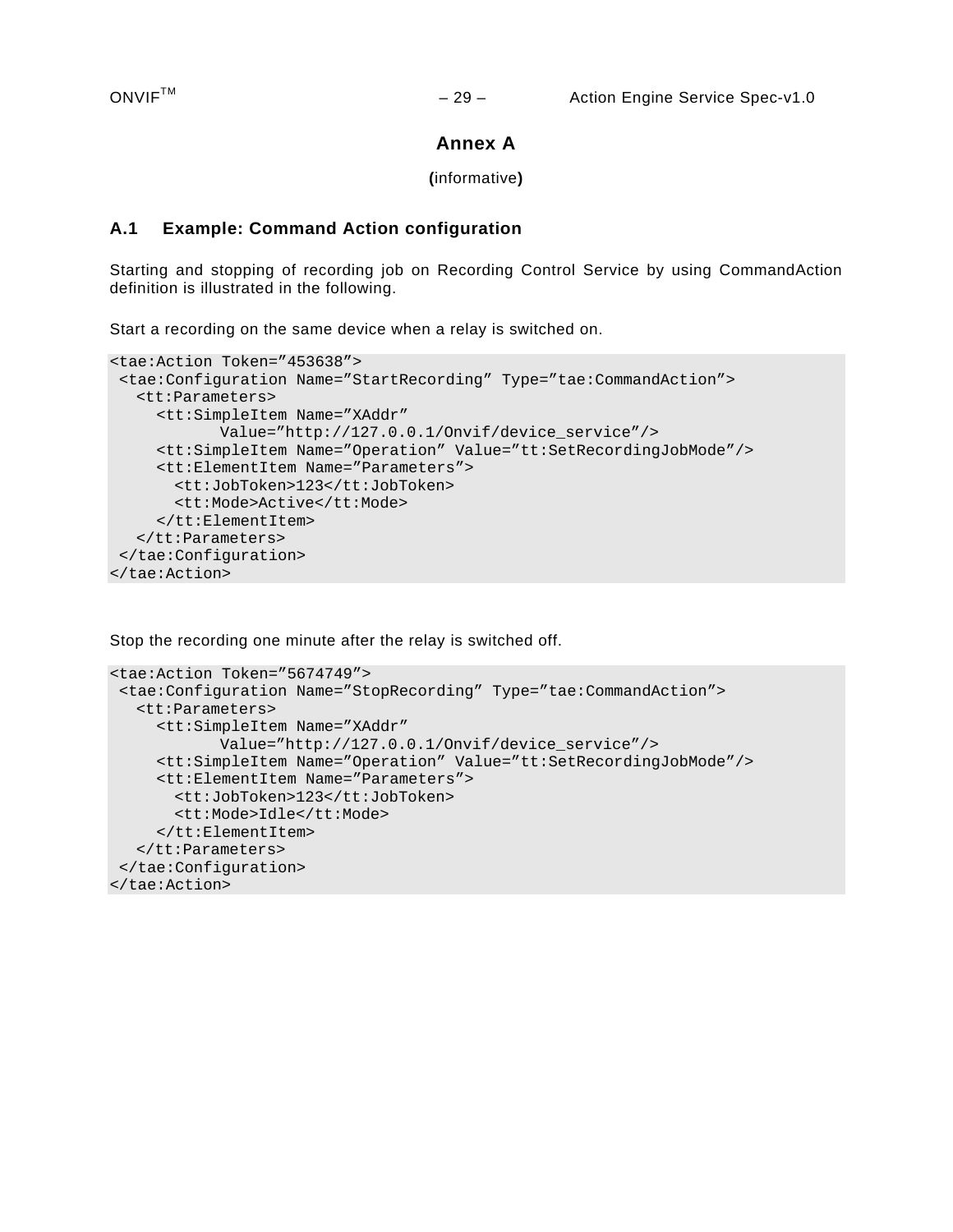# <span id="page-29-0"></span>**A.2 Example: E-Mail Action configuration**

The following demonstrates the E-Mail action configuration information.

```
<tt:Action Token="576858"> 
 <tt:Configuration Name="Notify_SGrp_1" Type="tt:EMailAction"> 
   <tt:Parameters> 
    <!-- Server configurations --> 
    <tt:ElementItem Name="Destinations"> 
    <tt:SMTPConfig> 
     <tt:HostAddress formatType="ipv4">172.34.123.65</tt:HostAddress> 
    </tt:SMTPConfig> 
    <tt:POPConfig> 
     <tt:HostAddress formatType="ipv4">162.34.123.56</tt:HostAddress> 
    </tt:POPConfig> 
    <tt:AuthenticationConfig mode="none"/> 
    </tt:ElementItem> 
    <!-- Email receiver configurations --> 
    <tt:ElementItem Name="Receivers"> 
     <tt:TO>sg1@hq.co</tt:TO> 
     <tt:TO>sg2@hq.co</tt:TO> 
     <tt:CC>sgm@hq.co</tt:CC> 
    </tt:ElementItem> 
    <tt:ElementItem Name="Sender">NVT@123.23.23.22</tt:ElementItem> 
    <!-- Attached File Name configurations --> 
    <tt:ElementItem Name="Attachment"> 
     <tt:FileName>EVT_</tt:FileName> 
     <tt:doSuffix>dateTime</tt:doSuffix> 
    </tt:ElementItem> 
    <!-- Media Profile configuration -->
    <tt:ElementItem Name="MediaReference"> 
     <tt:ProfileToken>4757585</tt:ProfileToken> 
    </tt:ElementItem> 
   </tt:Parameters> 
 </tt:Configuration> 
</tt:Action>
```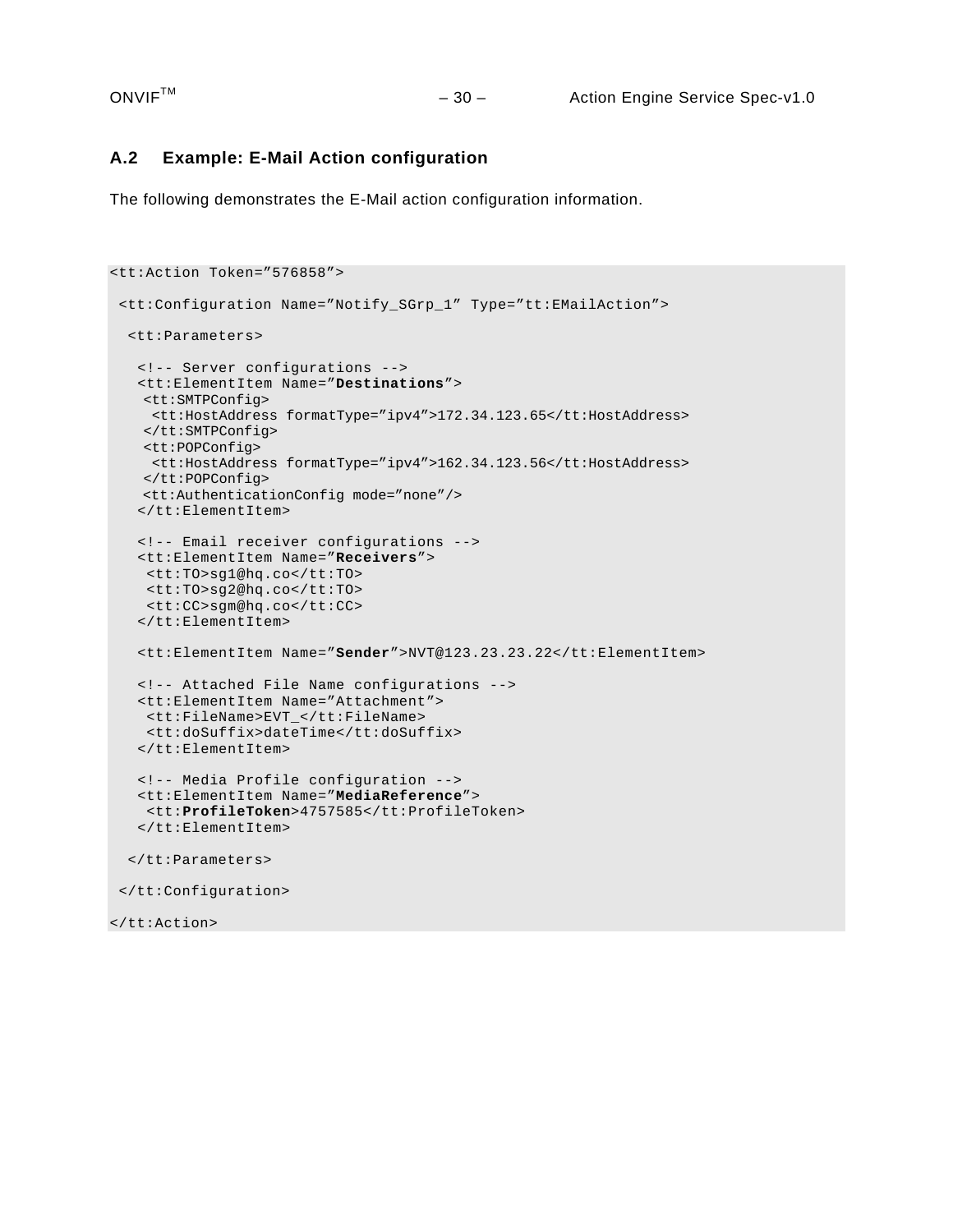# <span id="page-30-0"></span>**A.3 Example: HTTP POST Action configuration**

The following demonstrates the configuration for HTTP POST action. The configuration utilizes the Media Profile Reference to indicate the media source.

```
<tt:Action Token="343234"> 
  <tt:Configuration Name="POST2_VMS1" Type="tt:HttpPOSTAction"> 
  <tt:Parameters> 
    <!-- HTTP Server Address configuration --> 
    <tt:ElementItem Name="Destinations"> 
    <tt:HttpDestination uri="/post_event"> 
     <tt:HostAddress formatType="ipv4">192.134.123.214</tt:HostAddress> 
    </tt:HttpDestination> 
    </tt:ElementItem> 
    <!-- HTTP POST Request Body configuration and Media Profile Token --> 
    <tt:ElementItem Name="POSTContent"> 
     <tt:MediaReference> 
         <tt:ProfileToken>6565746</tt:ProfileToken> 
      </tt:MediaReference> 
     <tt:PostBody includeMedia="true" includeEvent="true"/> 
    </tt:ElementItem> 
   </tt:Parameters> 
  </tt:Configuration> 
</tt:Action>
```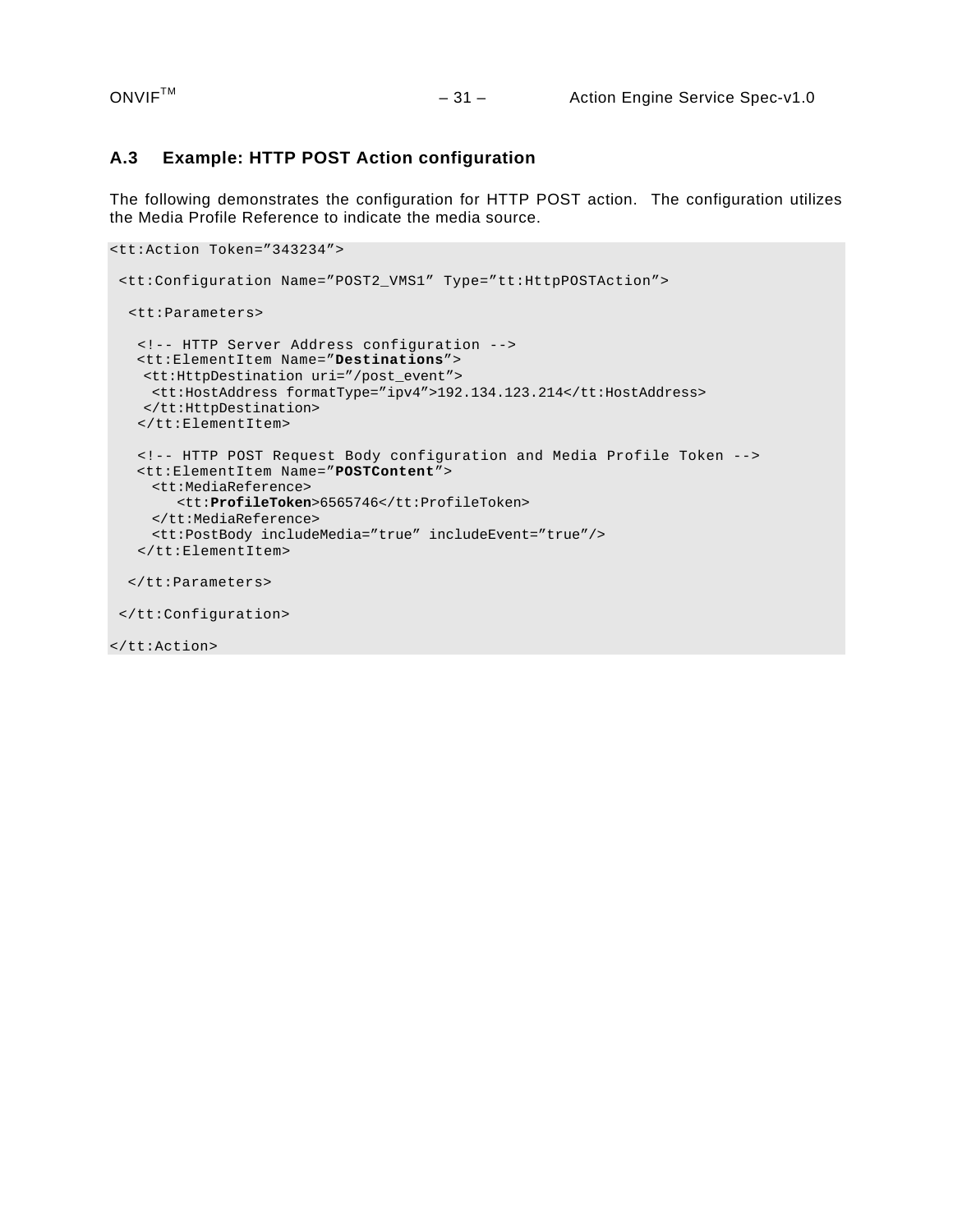</tt:Action>

### <span id="page-31-0"></span>**A.4 Example: FTP Action configuration**

An example configuration for sending images (from Media Profile) into a directory (Destinations/UploadPath) in FTP server (Destinations) for 15 minutes (FtpContent/HowLong) with 10 seconds snapshots (FtpContent/SampleInterval) with the configured file names (FtpContent/FileName).

```
<tt:Action Token="45345" > 
  <tt:Configuration Name="FTP_STORE_BRNCH1" Type="tt:FtpAction"> 
  <tt:Parameters> 
    <tt:ElementItem Name="Destinations"> 
     <tt:FtpDestination> 
      <tt:HostAddress formatType="ipv4">132.34.13.64</tt:HostAddress> 
      <tt:UploadPath>/home/cam2</tt:UploadPath> 
      <tt:FtpAuthentication> 
        <tt:username> </tt:username> 
       <tt:password> </tt:password> 
       </tt:FtpAuthentication> 
      </tt:FtpDestination> 
    </tt:ElementItem> 
    <tt:ElementItem Name="FtpContent"> 
     <tt:FtpContentConfig Type="image_upload"> 
      <tt:UploadImages> 
        <tt:HowLong>P0Y0M0DT0H15M</tt:HowLong> 
        <tt:SampleInterval>P0Y0M0DT0H0M10S</tt:SampleInterval> 
        <tt:FileName file_name="ALM_" suffix="sequence"/> 
       </tt:UploadImages> 
      </tt:FtpContentConfig> 
    </tt:ElementItem> 
    <tt:ElementItem Name="MediaReference"> 
      <tt:ProfileToken>5657959</tt:ProfileToken> 
    </tt:ElementItem> 
   </tt:Parameters> 
  </tt:Configuration>
```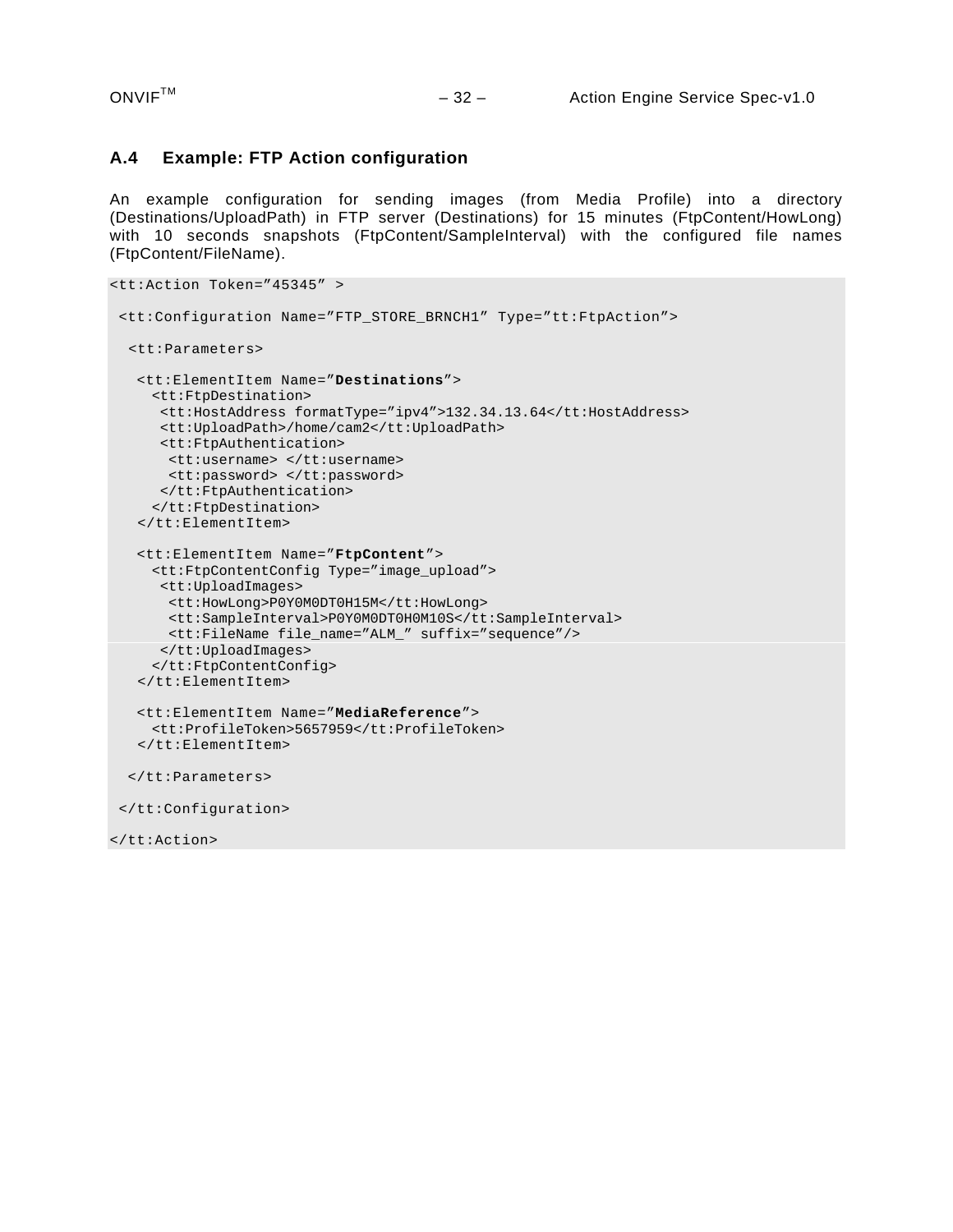..

#### <span id="page-32-0"></span>**A.5 Example: GetActions Response**

For example, GetActionsResponse message contains installed Action information as;

```
<tt:Action Token="191918"> 
 <tt:Configuration Name="HQMail" Type="tt:EMailAction"> 
  <tt:Parameters> 
    <tt:ElementItem Name="Destinations"> 
      …. 
   </tt:ElementItem> 
  </tt:Parameters> 
 </tt:Configuration> 
</tt:Action> 
<tt:Action Token="1913338"> 
 <tt:Configuration Name="HQMail_2" Type="tt:EMailAction"> 
  <tt:Parameters> 
   <tt:ElementItem Name="Destinations"> 
      …. 
   </tt:ElementItem> 
  </tt:Parameters> 
 </tt:Configuration> 
</tt:Action> 
..
```